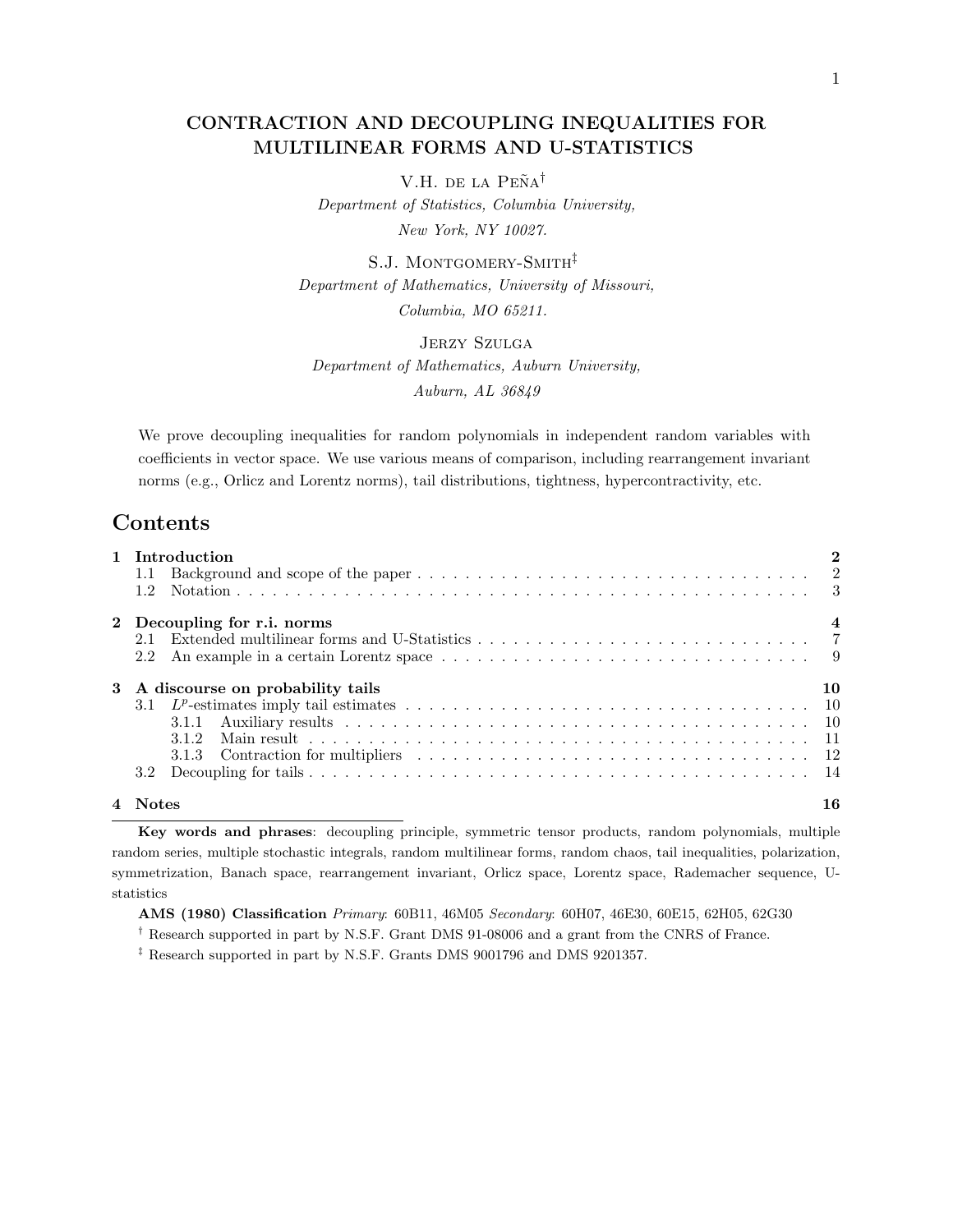## 1 Introduction

## 1.1 Background and scope of the paper

Decoupling principles stem from the theory of martingale transforms (cf. [Bur86]). For homogeneous random forms of rank  $k \geq 2$ , decoupling principles were introduced in [MT86a, Kwa87, MT87] (in some special cases, they were known to Pisier, cf. [MT86b]), and subsequently became essential tools in multiple integration (cf. [KS89, Szu91, KW87, RW86, RST91]. One of the most appealing interpretations of such an principle is the reducibility of a study of multiple random series (respectively, of multiple stochastic integrals) to a consecutive treatment of single random series (respectively, of single stochastic integrals which allows one to treat a multiple integral as an Itôtype iterate integral). The concept of a random chaos goes back to N. Wiener [Wie30] (see also [WW43]), who elaborated what we call here a real-valued coupled Gaussian chaos. Decoupling inequalities may be viewed as embedding-projection procedures, since a decoupled random chaos is nothing but a lacunary random chaos. In comparison to the classical  $L^2$ -theory of multiple summation or integration, decoupling principles make up the lack of  $L^2$ -isometries.

Since the first publication of the aforementioned decoupling principle, the theory has branched into several directions. For example, comparison of tangent processes (cf. [Hit88, dlPn93, dlPn94],) is akin to the classical decoupling principle. Further contributions can be found, e.g., in [Kwa87, DA87, Hit88, Zin86, NP87, dlPn92]. In some of the aforementioned papers (e.g., [MT86a, MT87, Kwa87, DA87]) the symmetry of random variables is essential for the fulfillment of the decoupling principle, while other papers (e.g., [Hit88, Zin86, KS89]) point out the role of positivity. Norms of  $L^p$ -spaces, or more general, of Orlicz spaces (basically, subject to growth restriction) have become typical means of comparison of two classes of vector random variables.

In this paper, we prove decoupling inequalities for random variables that are not necessarily symmetric. Theorems 2.1 and 2.3 in Section 2, and Theorem 3.8 in Section 3, are our main results. The decoupling principle by means of probability tails, Theorem 3.8, immediately ensures the parity of tightness of two types of chaoses (that Gaussian decoupled and coupled chaoses are simultaneously tight was proved in [Kwa87]).

A number of decoupling results are obtained for arbitrary rearrangement invariant norms and Orlicz functionals. In particular, we provide one extended example regarding certain Lorentz norms (important in the approximation theory). Another application is the decoupling principle for Ustatistics (a result as in Theorem 2.3 was proven in [dlPn92]).

The utilized techniques are based on ideas, borrowed from [Kwa87], while some are taken from [KW92]. Proofs are straightforward and point out the algebraic nature of decoupling that is fruitfully merged with a widely understood context of convexity. A rule of thumb is that, in the field of random diagonal-free polynomials, a "definable" is "decouplable". The obtained robust constants are tightly estimated, and are sharper than constants known before.

In the last section, we show tail probability decoupling results for polynomials of symmetric random variables. This section makes use of techniques from [AMS92].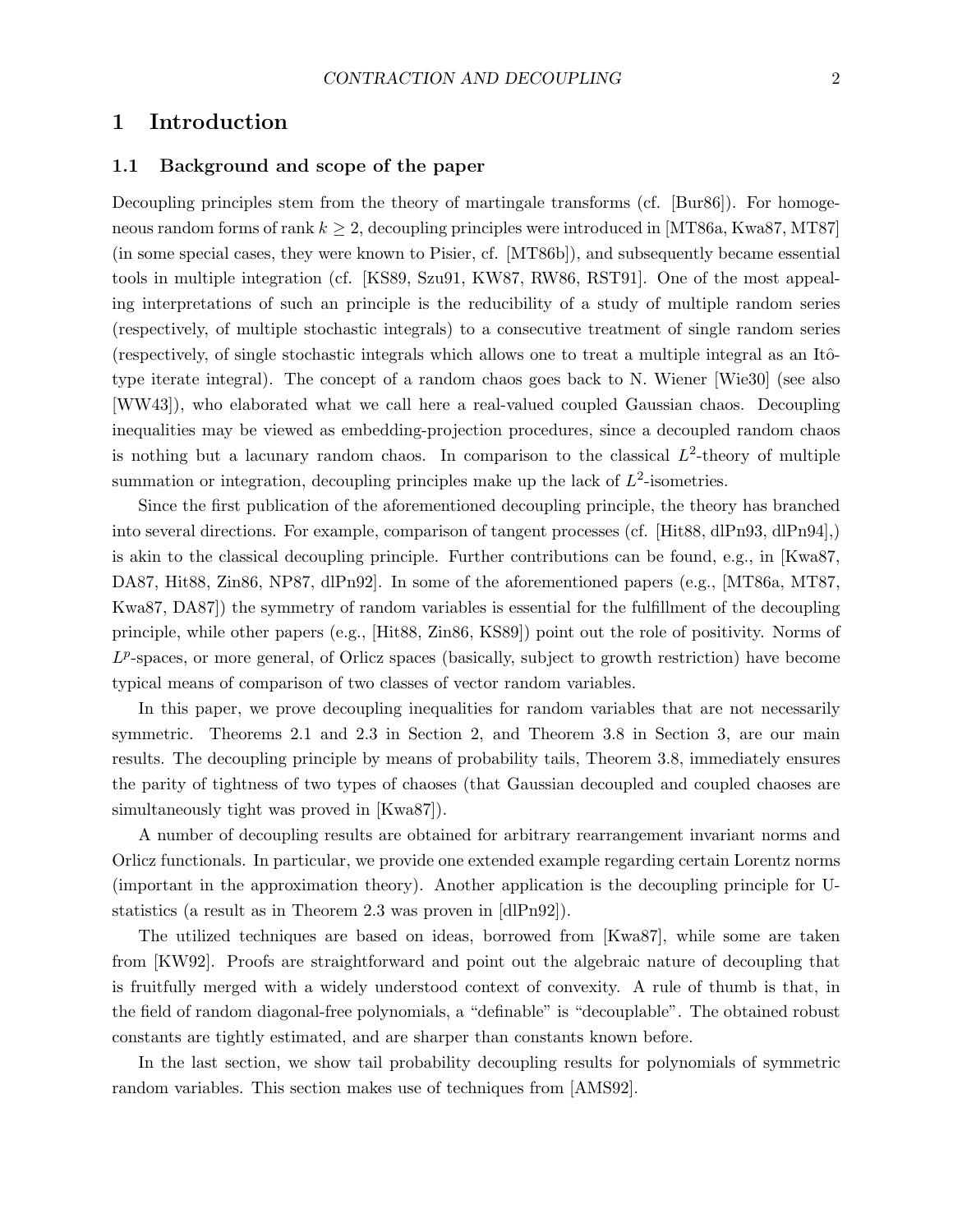### 1.2 Notation

Random variables in this paper are defined on a separable probability space  $(\Omega, \mathcal{A}, P)$  that is rich enough to carry independent sequences. A sequence of real random variables is denoted by  $\boldsymbol{\xi} = (\xi_1, \xi_2, \ldots)$ , and a matrix of real random variables is denoted by  $\mathbb{X} = [\xi_1, \ldots, \xi_n]$ , where  $\boldsymbol{\xi}_j = (\xi_{j1}, \xi_{j2}, \ldots)$ . We will make particular use of one particular sequence, the Rademacher sequence  $\varepsilon = (\varepsilon_i)$ , where  $\varepsilon_i$  are independent random variables taking values  $\pm 1$  with probability 1/2.

Let  $\mathbb{E} = (\mathbb{E}, \|\cdot\|)$  denote a real Banach space. We will be considering  $\mathbb{E}$  valued random variables, that is, strongly measurable mappings from  $\Omega$  into  $\mathbb E$ .

Let k be a positive integer and  $f = (f_{i_1,\ldots,i_k})$  be an array of vectors from E taking only finitely many non-zero values. Throughout the paper, all such arrays are assumed to vanish on diagonals (We will say "*diagonal-free*"), i.e.,  $f_{i_1,\dots,i_k} = 0$ , if at least two indices  $i_j, i_{j'}$  are equal.

The main object of our interest will be the following k-homogeneous random polynomial

$$
Q(f; \mathbb{X}) \stackrel{\text{df}}{=} Q(f; \boldsymbol{\xi}_1, \dots, \boldsymbol{\xi}_k) \stackrel{\text{df}}{=} \sum_{i_1, \dots, i_k} f_{i_1, \dots, i_k} \xi_{1i_1} \cdots \xi_{ki_k}.
$$

We will be desiring to compare this random polynomial with the 'undecoupled' version, that is

(1.1) 
$$
Q(f; \boldsymbol{\xi}^k) \stackrel{\text{df}}{=} Q(f; \boldsymbol{\xi}, \dots, \boldsymbol{\xi}) \stackrel{\text{df}}{=} \sum_{i_1, \dots, i_k} f_{i_1, \dots, i_k} \xi_{i_1} \cdots \xi_{i_k}.
$$

The first term in the above definition will be introduced as a notational convenience. We will be quite free to stretch the use of this notation. So for example, we might write

$$
Q(f; \boldsymbol{\xi}^r, \boldsymbol{\eta}^{k-r}) = Q(f; \boldsymbol{\xi}, \dots, \boldsymbol{\xi}, \boldsymbol{\eta}, \dots, \boldsymbol{\eta}) = \sum_{i_1, \dots, i_k} f_{i_1, \dots, i_k} \xi_{i_1} \cdots \xi_{i_r} \eta_{i_{r+1}} \cdots \eta_{i_k}.
$$

We hope to convince the reader of the value of this notation, as it enables us to write many of the proofs in a more compact form, and may ultimately lead to a clearer thinking on the subject. For the unconvinced reader, we hope that we have explained the notation sufficiently that he will be able to rewrite all the proofs and statements below in a more familiar form.

Many of the inequalities that we introduce require the array  $f$  to satisfy certain symmetry conditions, and so for this reason we introduce the symmetrized version of  $f$ :

$$
\widehat{f}_{i_1,\dots,i_k} \stackrel{\mathrm{df}}{=} \frac{1}{k!} \sum_{\sigma} f_{i_{\sigma_1},\dots,i_{\sigma_k}}
$$

where the sum is taken over all permutations of the set  $[1, k] = \{1, \ldots, k\}$ , and let  $\widehat{Q}(f; \cdot) = Q(\widehat{f}, \cdot)$ . Note that for the undecoupled random polynomial symmetry makes no change:  $\hat{Q}(f; \boldsymbol{\xi}^k) = Q(f; \boldsymbol{\xi}^k)$ .

In the sequel, we will occasionally refer to tetrahedral arrays, i.e. f such that  $f_{i_1,\dots,i_k} = 0$ , if indices fail to satisfy  $i_1 < \ldots < i_k$ .

We will make frequent use of the following identity, which is known as the Mazur-Orlicz polarization formula [MO35]:

(1.2) 
$$
\widehat{Q}(f; \xi_1, \ldots, \xi_k) = \frac{1}{k!} \sum_{\pmb{\delta} = (\delta_1, \ldots, \delta_k) \in \{0, 1\}^k} (-1)^{k - |\pmb{\delta}|} Q(f; (\delta_1 \xi_1 + \ldots + \delta_k \xi_k)^k),
$$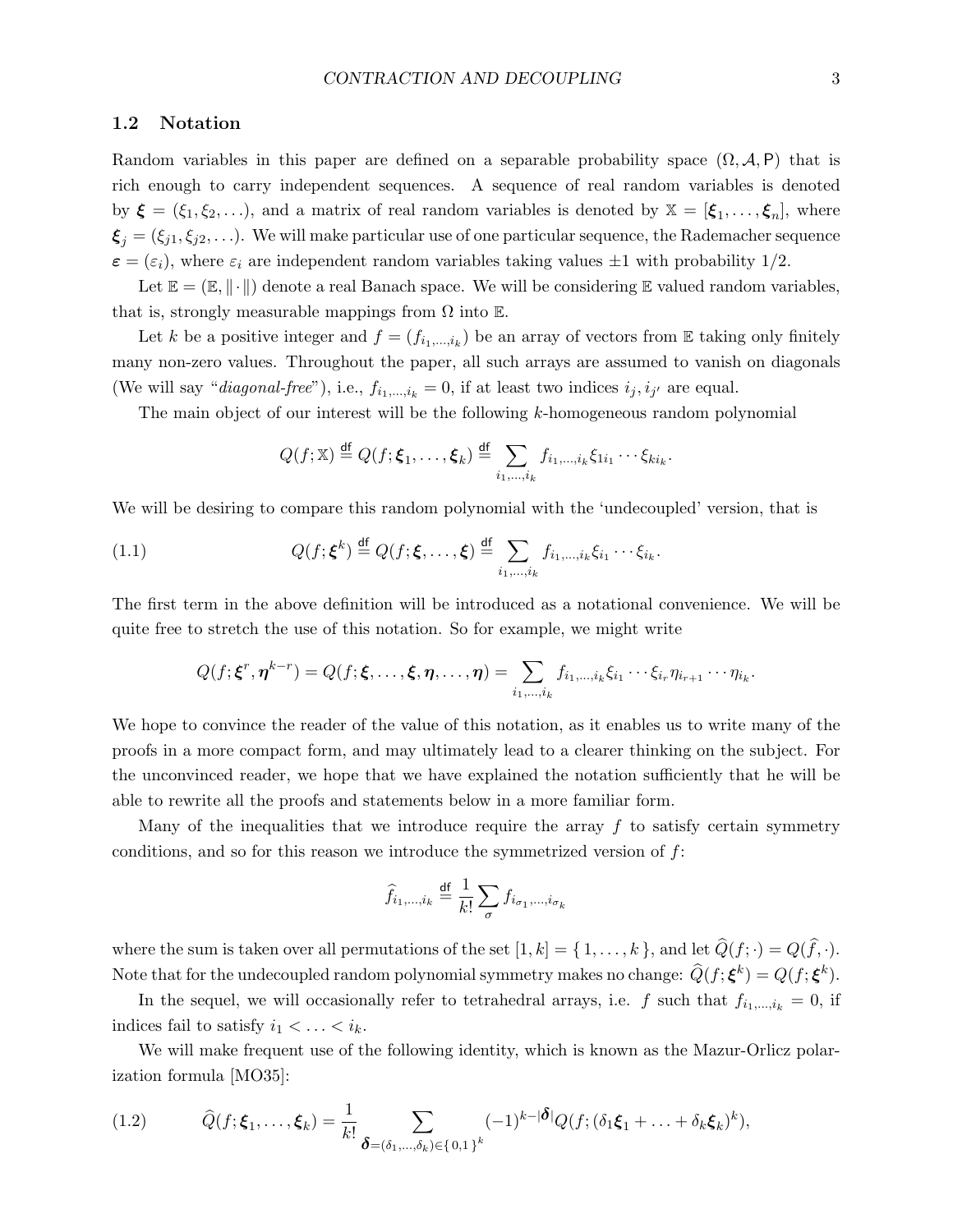where  $|\boldsymbol{\delta}| = \sum_i \delta_i$ . Switching to a Rademacher sequence  $\boldsymbol{\varepsilon}$ , we can write

(1.3) 
$$
\widehat{Q}(f, \xi_1, \ldots, \xi_k) = \frac{1}{k!} \mathsf{E} \, \varepsilon_1 \cdots \varepsilon_k \, Q(f, (\sum_{i=1}^k \varepsilon_i \xi_i)^k),
$$

where the expectation is only over the Rademacher sequence  $\varepsilon$ .

Rearrangement invariant spaces By  $(L, \|\cdot\|_{L})$  we denote a rearrangement invariant Banach space of integrable random variables (so that the norm of a random variable depends only on its probability distribution),  $\mathbb{L} \subset L^1(\mathsf{P})$ , defined on a separable probability space  $(\Omega, \mathcal{A}, \mathsf{P})$  that is rich enough to carry independent sequences. For more information on rearrangement invariant spaces, we refer the reader to, e.g., [LT79]. The basic examples of rearrangement invariant spaces are  $\mathbb{L} = L_p$ , for  $1 \leq p \leq \infty$ , (nothing more is needed in many parts of this paper), Orlicz spaces and Lorentz spaces. We will sometimes use the abbreviation 'r.i.' for 'rearrangement invariant.'

The important property of rearrangement invariant spaces that we shall use is the following:

(1.4) *Conditional expectations are contractions acting on* 
$$
\mathbb{L}
$$
.

The reader unfamiliar with r.i. spaces should note that this is true of  $L_p$ .

We denote by  $\mathbb{L}(\mathbb{E})$  the Banach space of  $\mathbb{E}\text{-valued random variables}$  (i.e., strongly measurable mappings from  $\Omega$  into E) whose norms belong to L, and let  $\|\theta\|_{\mathbb{L}(\mathbb{E})} = \|\|\theta\|_{\mathbb{E}}\|_{\mathbb{L}}$ . Thus if  $\mathbb{L} = L_p$ , then  $\|\theta\|_{\mathbb{L}(\mathbb{E})} = \|\theta\|_{L_p(\mathbb{E})} = (\mathsf{E} \|\theta\|_{\mathbb{E}}^p)^{1/p}$ . In the sequel we sometimes omit the subscript indicating the space, if it causes no ambiguity.

## 2 Decoupling for r.i. norms

Interchangeability In the sequel, we will use several times the following elementary feature of interchangeable random sequences  $\xi_1, \ldots, \xi_r$  (i.e., such that each permutation has the same distribution). Suppose that each  $\xi_k$  is itself a sequence of independent random variables. Denote by  $\mathcal{G}_r$  the  $\sigma$ -field spanned by  $\sum_{j=1}^r \xi_j$ . Let f be diagonal-free. Then if  $j_1, \ldots, j_k \leq r$ , then

(2.1) 
$$
\mathsf{E}[Q(f, \boldsymbol{\xi}_{j_1}, \ldots, \boldsymbol{\xi}_{j_k}) \,|\, \mathcal{G}_r] = r^{-k} Q(f, (\boldsymbol{\xi}_1 + \ldots + \boldsymbol{\xi}_r)^k).
$$

We should point out that the last term represents the random polynomial

$$
Q(f, (\xi_1 + \ldots + \xi_r)^k) = \sum_{i_1, \ldots, i_k} f_{i_1, \ldots, i_k}(\xi_{1i_1} + \ldots + \xi_{ri_1}) \cdots (\xi_{1i_k} + \ldots + \xi_{ri_k}).
$$

Equation (2.1) follows because

$$
\mathsf{E}(f_{i_1,\ldots,i_k}\xi_{j_1i_1}\cdots \xi_{j_ki_k}|G_r)=f_{i_1,\ldots,i_k}\mathsf{E}(\xi_{j_1i_1}|G_r)\cdots \mathsf{E}(\xi_{j_ki_k}|G_r)
$$

because f is diagonal free, and hence  $\xi_{j_1i_1},\ldots,\xi_{j_ki_k}$  are independent if  $f_{i_1,\ldots,i_k}\neq 0$ , and also because for  $j \leq r$ 

$$
\mathsf{E}(\xi_{ji}|G_r)=r^{-1}(\xi_{1i}+\ldots+\xi_{ri}).
$$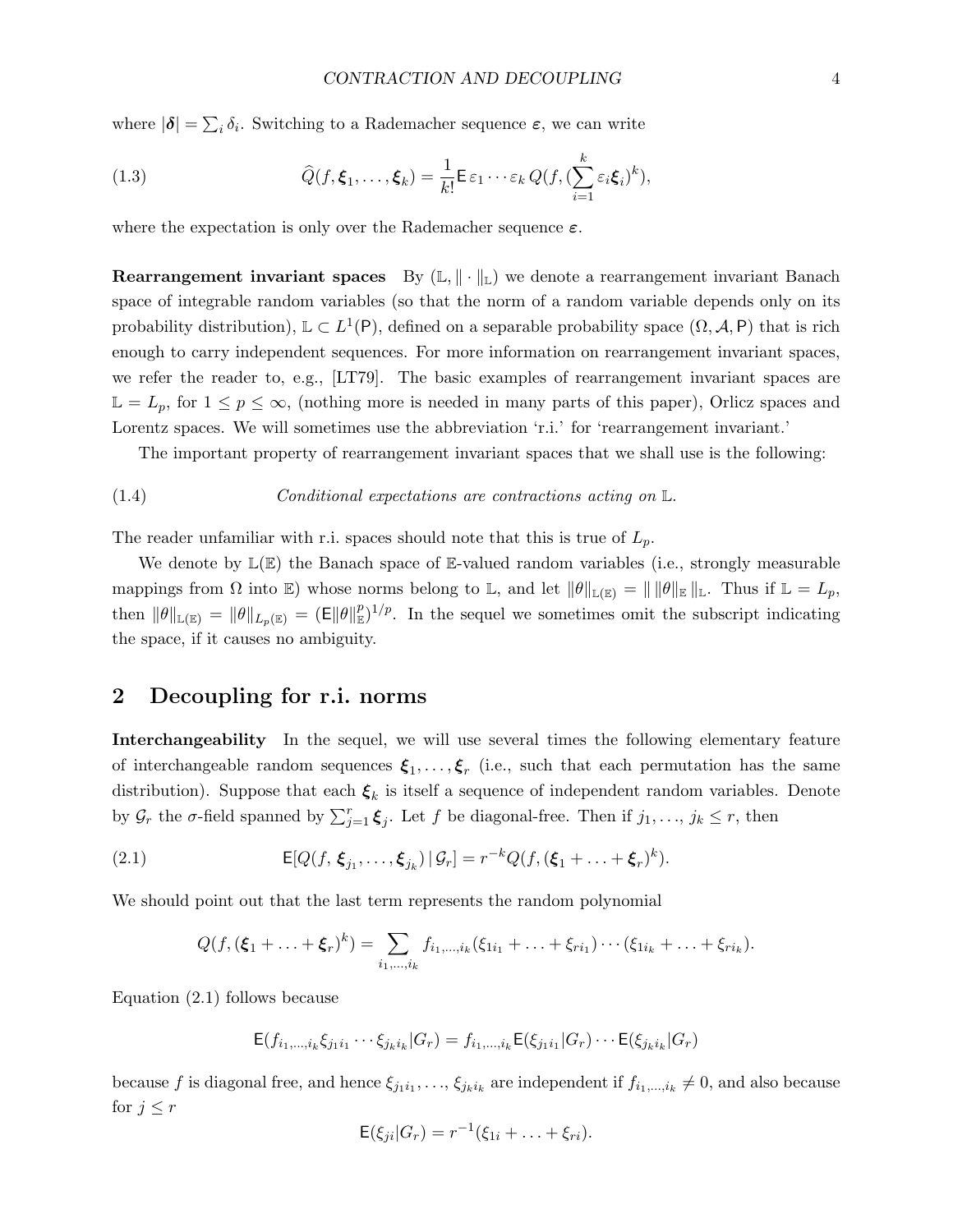We also point out the following easy consequence of the triangle inequality for  $\mathbb{L}$ .

(2.2) 
$$
\|\widehat{Q}(f,\mathbb{X})\|_{\mathbb{L}(\mathbb{E})} \leq \|Q(f,\mathbb{X})\|_{\mathbb{L}(\mathbb{E})}.
$$

Now we are ready to present our first decoupling inequality. This result allows us to decouple random polynomials in the rearrangement invariant norm.

THEOREM 2.1 Let  $f = (f_{i_1,...,i_k})$  be a diagonal free array of vectors from  $\mathbb{E}$ . Let  $\xi, \xi_1,..., \xi_k$  be sequences of integrable independent real random variables. Let  $L$  be a r.i. space of random variables, containing  $\xi_1 \cdots \xi_k$  (hence, norms of all finitely supported polynomials spanned by  $\xi_1, \ldots, \xi_k$ ).

(A) Assume that  $\xi, \xi_1, \xi_2, \ldots$  are independent and identically distributed. Then

$$
||Q(f,\boldsymbol{\xi}^k)||_{\mathbb{L}(\mathbb{E})} \leq A||Q(f,\boldsymbol{\xi}_1,\ldots,\boldsymbol{\xi}_k)||_{\mathbb{L}(\mathbb{E})}
$$

where  $A = A_k \sim (2k)^k$ , or, if  $E\xi = 0$ ,  $A_k = k^k$ .

(B) Assume that  $\xi, \xi_1, \ldots, \xi_k$  are interchangeable. Then

$$
\|\widehat{Q}(f,\boldsymbol{\xi}_1,\ldots,\boldsymbol{\xi}_k)\|_{\mathbb{L}(\mathbb{E})}\leq B\|Q(f,\boldsymbol{\xi}^k)\|_{\mathbb{L}(\mathbb{E})},
$$

where  $B = B_k \sim k^k / k!$ .

PROOF.

During this proof, we will suppress the subscript  $\mathbb{L}(\mathbb{E})$  on the norms.

 $(A)$ :

Step 1<sup>o</sup>: Centering procedure:

Denote  $\overline{\xi} = \xi - \mathsf{E}[\xi], \, \boldsymbol{m} = (m_1, m_2, \ldots),$  where  $m_i = \mathsf{E}[\xi_i]$ . For  $1 \le r \le k$ , if  $f = (f_{i_1,\ldots,i_r})$ , then we have

(2.3) 
$$
||Q(f,\overline{\xi}_1,\ldots,\overline{\xi}_r)|| \leq 2^r ||Q(f,\xi_1,\ldots,\xi_r)||.
$$

Indeed, by interchangeability

$$
\|Q(f,\overline{\xi}_{1},\ldots,\overline{\xi}_{r})\| = \|Q(f,\xi_{1}-m,\ldots,\xi_{r}-m)\| \n= \|\sum_{(\delta_{1},\ldots,\delta_{r})\in\{0,1\}^{r}}\sum_{i_{1},\ldots,i_{r}}f_{i_{1},\ldots,i_{r}}\xi_{1i_{1}}^{\delta_{1}}\cdots\xi_{ri_{r}}^{\delta_{r}}m_{1i_{1}}^{1-\delta_{1}}\cdots m_{ri_{r}}^{1-\delta_{r}}\| \n\leq \sum_{j=0}^{r} {r \choose j} \|\sum_{i_{1},\ldots,i_{r}}f_{i_{1},\ldots,i_{r}}\xi_{1i_{1}}\cdots\xi_{ji_{j}}m_{j+1,i_{j+1}}\cdots m_{ri_{r}}\| \n= \sum_{j=0}^{r} {r \choose j} \|Q(f,\xi_{1},\ldots,\xi_{j},m^{(r-j)})\|.
$$

The latter expression is equal to

$$
\sum_{j=0}^r \binom{r}{j} ||Q(f, \xi_1, \ldots, \xi_j, E[\xi_{j+1} | \mathbb{X}_j], \ldots, E[\xi_r | \mathbb{X}_j])|| = \sum_{j=0}^r \binom{r}{j} ||E[Q(f, \xi_1, \ldots, \xi_j, \xi_{j+1}, \ldots, \xi_r) | \mathbb{X}_j]||.
$$

where  $\mathbb{X}_j$  is the matrix  $[\xi_1, \ldots, \xi_j]$ . Using the contractivity property (1.4), we estimate the above term from above by

$$
\sum_{j=0}^r \binom{r}{j} ||Q(f, \xi_1, \dots, \xi_r)|| = 2^r ||Q(f, \xi_1, \dots, \xi_r)||.
$$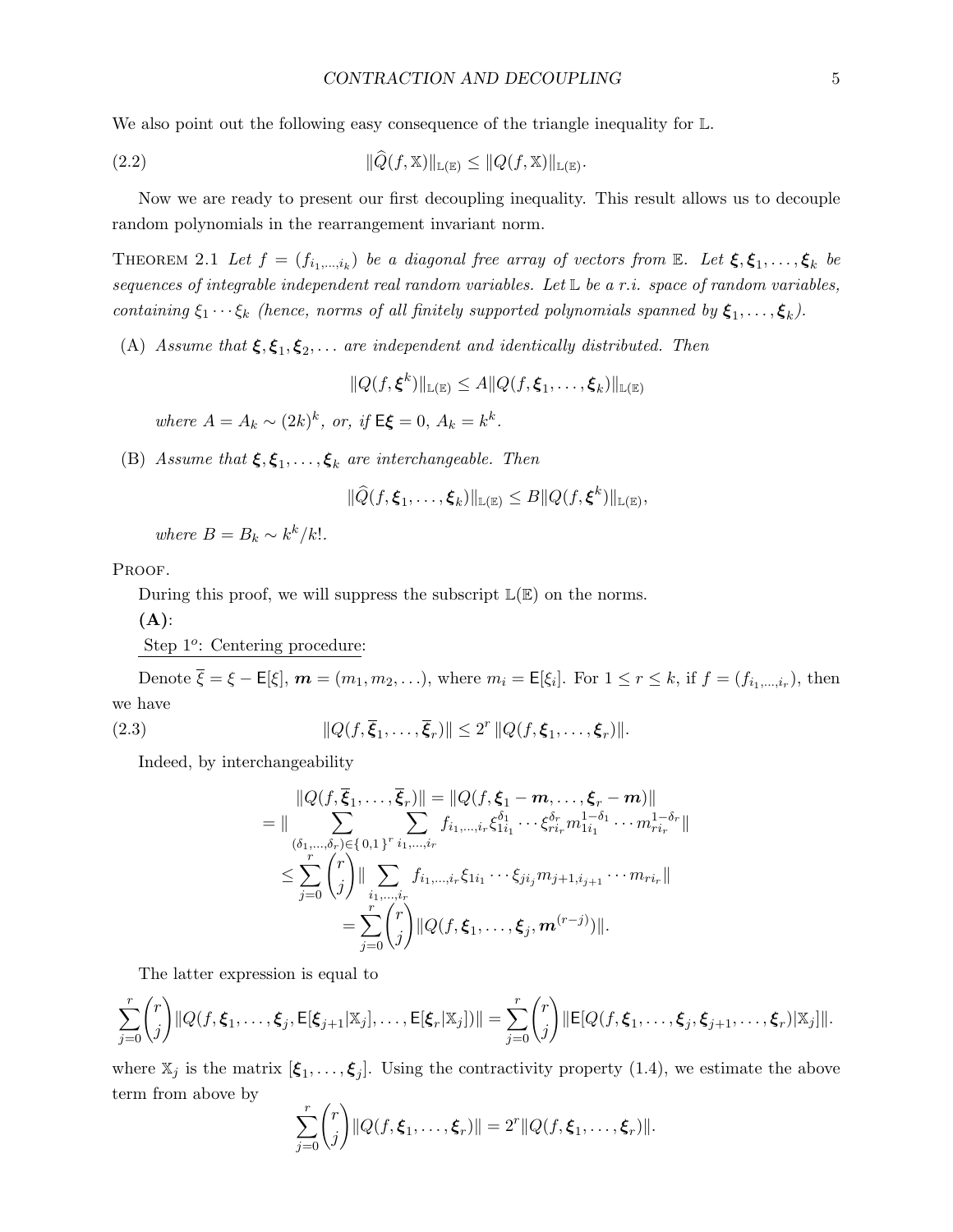Step  $2^o$ : proving (A): Arguing similarly to Step  $1^o$  above, we note that

$$
||Q(f,\boldsymbol{\xi}^k)|| = ||Q(f,(\overline{\boldsymbol{\xi}}+\boldsymbol{m})^k)|| \leq \sum_{r=0}^k {k \choose r} ||Q(f,\overline{\boldsymbol{\xi}}^r,\boldsymbol{m}^{k-r})|| := Q_0.
$$

Now, using (1.4), and noting that  $E(\overline{\xi}_1 + \cdots + \overline{\xi}_r | \overline{\xi}_1) = \overline{\xi}_1$ , which is identically distributed to  $\overline{\xi}$ , it follows that

$$
Q_0 \leq \sum_{r=0}^k {k \choose r} ||Q(f, (\overline{\xi}_1 + \cdots + \overline{\xi}_r)^r, \mathbf{m}^{k-r})||
$$

Then, in virtue of (2.1), the latter expression is equal to

$$
\sum_{r=0}^k {k \choose r} || r^r \mathsf{E} [Q(f, \overline{\xi_1}, \dots, \overline{\xi_r}, \mathbf{m}^{k-r}) | \mathcal{G}_r] || =: Q_1
$$

Using (1.4) and applying the centering procedure (2.3), the above term gets the following upper bounds:

$$
Q_1 \leq \sum_{r=0}^k {k \choose r} ||r^r Q(f, \overline{\xi_1}, \dots, \overline{\xi_r}, m^{k-r})||
$$
  

$$
\leq \sum_{r=0}^k {k \choose r} (2r)^r ||Q(f, \xi_1, \dots, \xi_r, m^{k-r})|| =: Q_2
$$

Then, by interchangeability, independence of columns, and (1.4) again, we keep estimating, as follows

$$
Q_2 = \sum_{r=0}^k {k \choose r} (2r)^r \|\mathsf{E}[Q(f, \xi_1, \dots, \xi_r, \xi_{r+1}, \dots, \xi_k) \|\mathbb{X}_r] \|
$$
  

$$
\leq \sum_{i=0}^k {k \choose r} (2r)^r \|Q(f, \xi_1, \dots, \xi_r, \xi_{r+1}, \dots, \xi_k) \|
$$
  

$$
= A_k \|Q(f, \xi_1, \dots, \xi_k) \|.
$$

Clearly,  $A_k \leq (2k+1)^k$  (notice that  $A_k \geq c(2k)^k$ ). If  $E\xi = 0$ , the use of centering procedure, and the triangle inequality is superfluous, hence the constant decreases to  $k^k$ .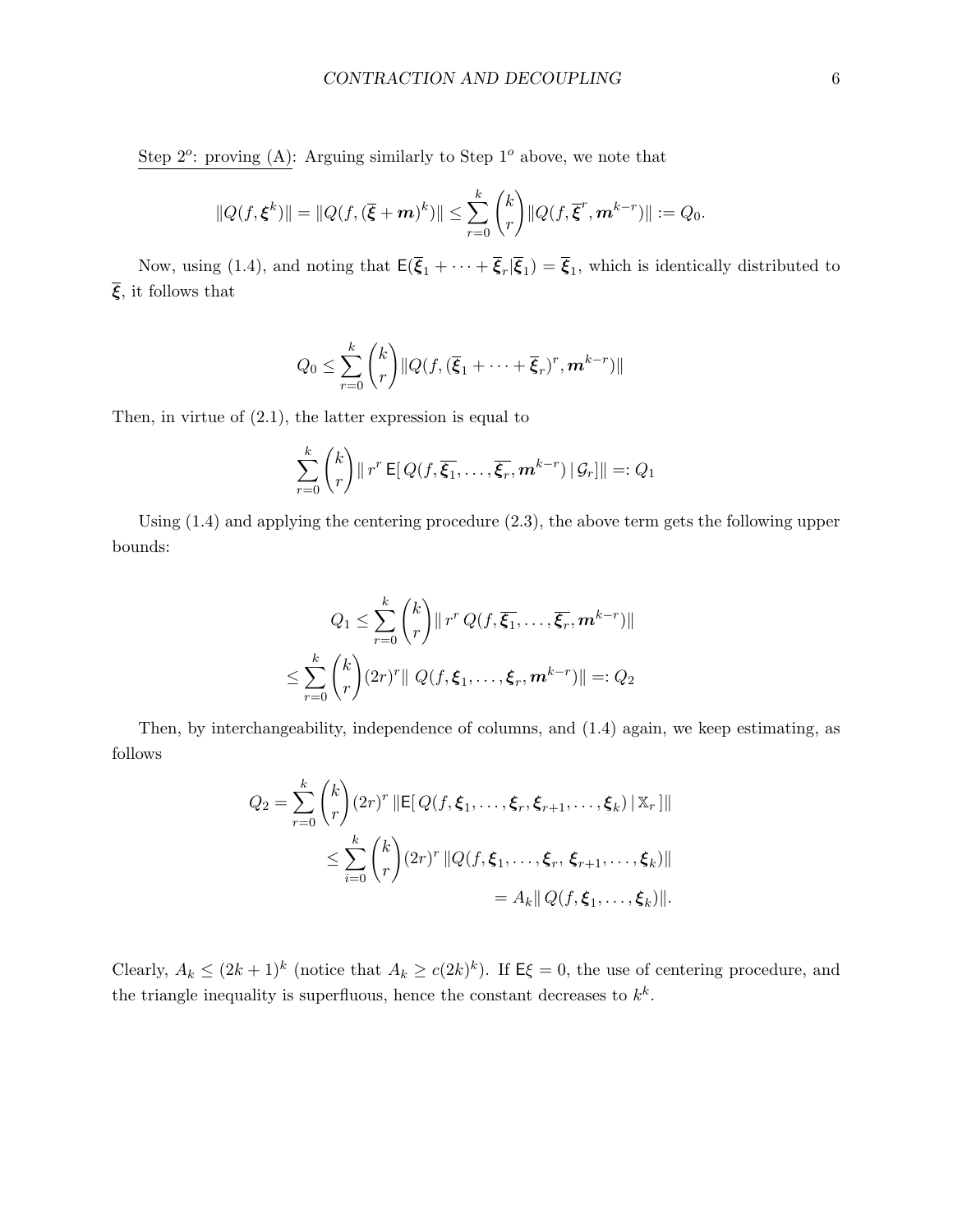(B): By the Mazur-Orlicz polarization formula (1.2), and (2.1), we obtain the following bounds

$$
\|\widehat{Q}(f,\xi_1,\ldots,\xi_k)\| = \|\frac{1}{k!}Q(f,\sum_{\delta}(-1)^{k-|\delta|}(\delta_1\xi_1+\ldots+\delta_k\xi_k)^k)\|
$$
  
\n
$$
\leq \sum_{\delta} \|\frac{1}{k!}Q(f,(\delta_1\xi_1+\ldots+\delta_k\xi_k)^k)\|
$$
  
\n
$$
= \sum_{r=0}^k {k \choose r} \|\frac{1}{k!}Q(f,(\xi_1+\ldots+\xi_r)^k)\|
$$
  
\n
$$
\leq \sum_{r=0}^k {k \choose r} \|\frac{r^k}{k!}Q(f,\xi_1^k)\|
$$
  
\n
$$
= B_k \|Q(f,\xi_1^k)\|.
$$

That  $B_k \sim k^k/k!$  is easy to verify. The proof is completed.

### 2.1 Extended multilinear forms and U-Statistics

In this section, we show how to extend Theorem 2.1 to the so called U-Statistics. Let  $k$  be a positive integer. Let  $F = (F_{i_1,\ldots,i_k})$  be an array of strongly Borel measurable functions  $F_{i_1,\ldots,i_k}: \mathbb{R}^k \to \mathbb{E}$ such that

- (F0)  $F_{i_1,...,i_k} = 0$  if some  $i_j$  and  $i_{j'}$  are identical for  $j \neq j'$
- (F1)  $F_{i_1,...,i_k} = 0$  for all but finitely many  $(i_1,...,i_k)$ ;

Then we are going to consider U-Statistics, that is, expressions of the form

$$
F(\boldsymbol{\xi}_1,\ldots,\boldsymbol{\xi}_k)\stackrel{\mathrm{df}}{=} \sum_{i_1,\ldots,i_k} F_{i_1,\ldots,i_k}(\xi_{1i_1},\ldots,\xi_{ki_k}),
$$

where  $\xi_1, \ldots, \xi_k$  are real valued random variables. (Here, R could be replaced with any other measure space, but there is no loss of generality to take it as R.) We are going to exercise the same notational devices as for the random polynomials, so that the undecoupled U-Statistic is written

$$
F(\boldsymbol{\xi}^k) \stackrel{\mathrm{df}}{=} \sum_{i_1,\ldots,i_k} F_{i_1,\ldots,i_k}(\xi_{i_1},\ldots,\xi_{i_k}).
$$

As before, in order to prove the results, we require certain symmetry properties to hold for F. So we defined the symmetrized version of  $F$  as follows:

$$
\hat{F}(x_1,\ldots,x_k) \stackrel{\text{df}}{=} \frac{1}{k!} \sum_{\sigma} F_{i_{\sigma_1},\ldots,i_{\sigma_k}}(x_{i_{\sigma_1}},\ldots,x_{i_{\sigma_k}}),
$$

where the sum runs over all permutations of  $[1, k]$ , and we set

$$
\hat{F}(\boldsymbol{\xi}_1,\ldots,\boldsymbol{\xi}_k)\stackrel{\mathrm{df}}{=} \sum_{i_1,\ldots,i_k} \hat{F}_{i_1,\ldots,i_k}(\xi_{1i_1},\ldots,\xi_{ki_k}).
$$

Decoupling results were proved by [dlPn92] for Orlicz modulars (and so by Note 8 below, one can obtain results for all rearrangement invariant spaces). We will prove similar decoupling results, weakening some of the hypotheses.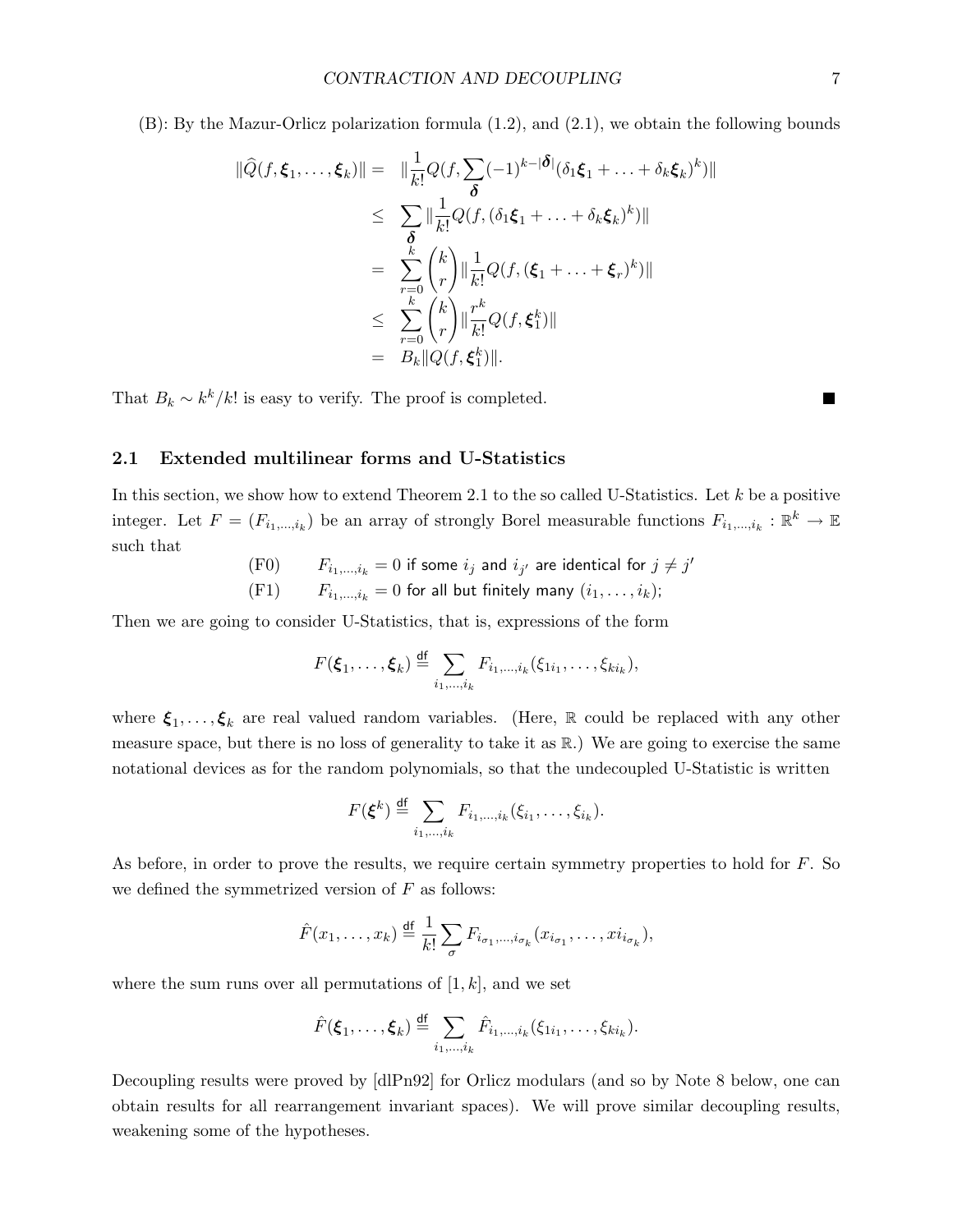More interestingly, we are going to prove the decoupling results for U-statistics as a corollary of Theorem 2.1 which decouples random polynomials. The technique is to approximate the Ustatistic as a sum of random polynomials. That is, let D be an integer, and for  $1 \leq d \leq D$ , let  $f^d = (f^d_{i_1,\dots,i_k})$  be a diagonal free array of vectors in E taking only finitely many non-zero values, and let  $(\xi_1^d : 1 \le d \le D), \ldots, (\xi_k^d : 1 \le d \le D)$  be sequences of independent random variables. Then we set

(2.4) 
$$
R(f; \boldsymbol{\xi}_1, \ldots, \boldsymbol{\xi}_k) \stackrel{\text{df}}{=} \sum_{d=1}^D Q(f^d; \boldsymbol{\xi}_1^d, \ldots, \boldsymbol{\xi}_k^d).
$$

Then the remarkable thing is that the proof of Theorem 2.1 works for  $R(f; \xi_1, \ldots, \xi_k)$  exactly as it does for  $Q(f; \xi_1, \ldots, \xi_k)$ , that is, we have the following result.

THEOREM 2.2 Theorem 2.1 is valid, for the multilinear form  $(2.4)$ .

A version of the following result for Orlicz modulars  $E\phi(\cdot)$ , where  $\phi$  was a moderately increasing function, was proved in [MT87]. In that paper, terms of the underlying sums were sign-randomized, i.e., each  $F(i, \cdot)$  was multiplied by Walsh functions  $\varepsilon_{i_1} \cdots \varepsilon_{i_k}$ . More precisely, the decoupling was proved for

(2.5) 
$$
(F \circ \varepsilon)(\boldsymbol{\xi}_1,\ldots,\boldsymbol{\xi}_k) \stackrel{\text{df}}{=} \sum_{\boldsymbol{i}} \varepsilon_{i_1} \cdots \varepsilon_{i_k} F_{i_1,\ldots,i_k}(\xi_{1i_1},\ldots,\xi_{ki_k}),
$$

where  $\varepsilon$  is independent of X. That the presence of Walsh functions is not necessary in the context of Orlicz modulars, was shown in [dlPn92]. We observe that the following result, generalizing theorems in the mentioned papers, is implicit in the main decoupling principle. Moreover, constants remain the same. For the sake of completeness we give the full proof.

In the proof we will use the fact that any inequality involving norms of functions of discrete r.v.'s, that converge to some limits, is preserved for these limits. Fix i, say  $i = (1, \ldots, k)$ . Consider  $X = F(\xi_1, \dots, \xi_k)$ . We may assume that the probability space  $(\Omega, \mathcal{F}, P)$  and  $\mathcal F$  is spanned by  $\xi_1, \xi_2, \ldots$  Also, we may assume that it is separable, i.e.,  $\mathcal{F}_n = \sigma\{\bigcup_n \mathcal{F}_n\}$ , where  $\mathcal{F}_n$  are finite  $\sigma$ -fields. Put  $\xi_i^n = \mathsf{E}[\xi|\mathcal{F}_n]$ . Thus  $\mathsf{E}[X|\mathcal{F}_n] \to \mathsf{E}[X|\mathcal{F}] = X$  a.s. and in L.

THEOREM 2.3 Let  $F: \mathbb{N}^k \times \mathbb{R}^k \to \mathbb{E}$  satisfy (F0) – (F1), and also and additional condition:

(F2) 
$$
F(\mathbf{i}; \xi_{i_1}, \dots, \xi_{i_k}) \in \mathbb{L}
$$
 for every  $\mathbf{i} \in \mathbb{N}^k$ .

Let  $\xi_1, \xi_2, \ldots$  be sequences of independent random variables.

(A') Let  $\|\cdot\|$  be a r.i. norm. Let  $\xi_1, \xi_2, \ldots$  be independent and identically distributed. Then

$$
\left\| F(\xi^k) \right\| \leq A \left\| F(\mathbb{X}) \right\|,
$$

where  $A$  is the constant from Theorem 2.1. $(A)$ .

(B') Let  $\xi_1,\ldots,\xi_k$  be interchangeable (in particular, i.i.d.) and  $\|\cdot\|$  be a r.i. norm. Then

$$
\left\|\widehat{F}(\mathbb{X})\right\| \leq B_k\left\|F(\boldsymbol{\xi}^k)\right\|.
$$

where  $B$  is the constant from Theorem 2.1. $(B)$ .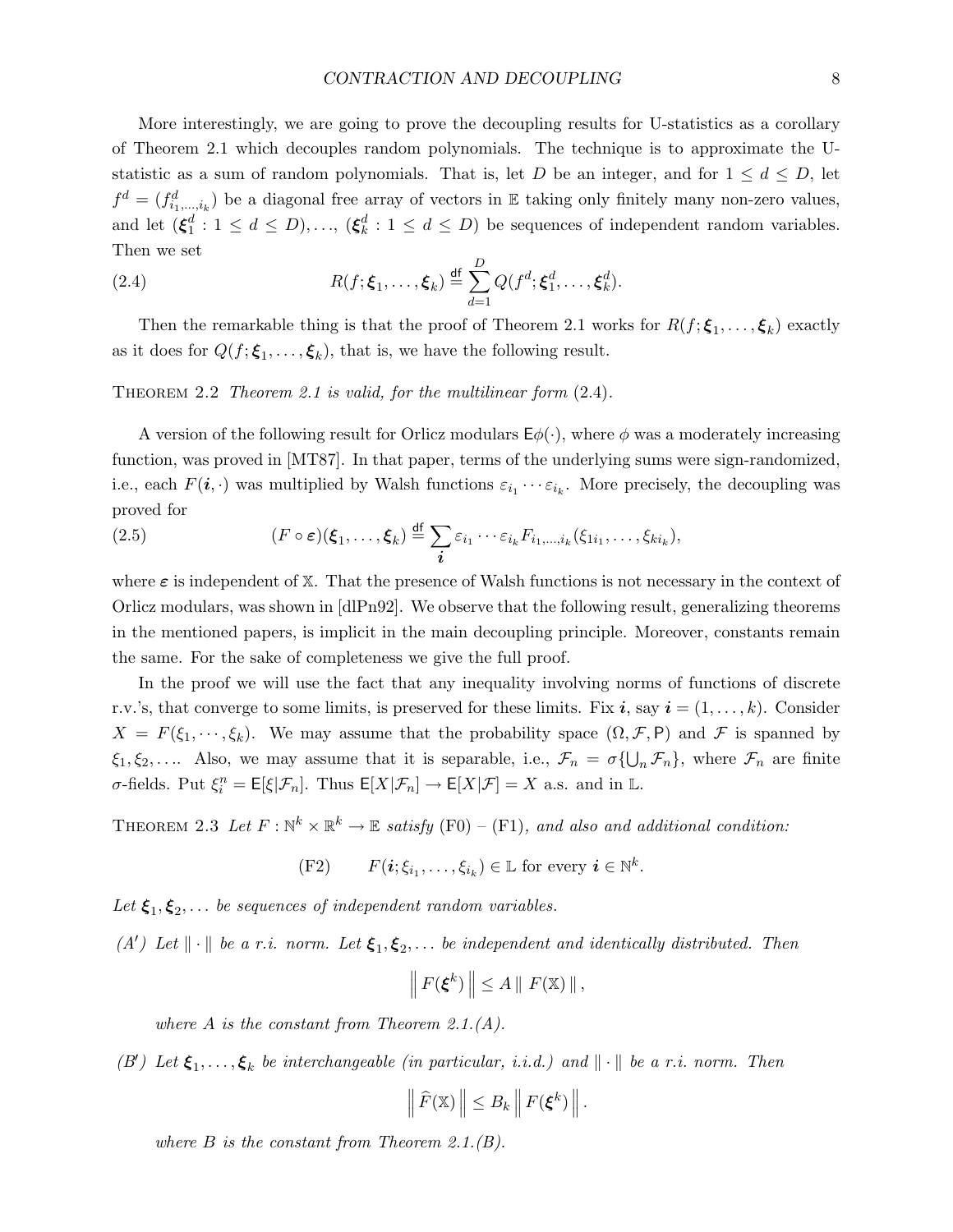**PROOF.** By Note 8, we may assume that the rearrangement space  $\mathbb{L}$  is separable. In that case, we may assume without loss of generality that  $\xi_1, \xi_2, \ldots$  are real discrete random variable.

Thus we may assume that the random variables are defined on a product probability space

$$
(\prod_{ij}\Omega_{ij}, (F^{\otimes N})^{\otimes k}, (\mathsf{P}^{\otimes \mathbb{N}})^{\otimes k}),
$$

where  $\Omega_{ij}$  are equal,  $\Omega_i = \prod_j \Omega_{ij}$ , and the superscript ⊗ indicates the product  $\sigma$ -field and the product probability, respectively. So, let

$$
\xi_i = \sum_m x_{im} \mathbb{I}_{A_{im}},
$$

where  $A_{i1}, A_{i2}, \ldots \subset \Omega_i$  are bases of rectangular sets that form a disjoint finite partition of  $\Omega$ , and let  $(A_{sim})$ ,  $s = 1, \ldots, k$ , be independent copies of  $(A_{im})$ . Put  $I_{sim} = \mathbb{I}_{A_{sim}}$ , hence

$$
\xi_{si} = \sum_m x_{im} I_{sim}, \qquad s = 1, \dots, k.
$$

Then

$$
\sum_{i_1,\dots,i_k} F_{ik}(\xi_{1i_1},\dots,\xi_{ki_k}) = \sum_{m_1,\dots,m_k} \sum_{i_1,\dots,i_k} F_{i_1,\dots,i_k}(x_{i_1m_1},\dots,x_{i_km_k}) I_{1i_1m_1}\cdots I_{ki_km_k}.
$$

Now, we can apply Theorem 2.2, and the proof is complete.

## 2.2 An example in a certain Lorentz space

Motivated by the results in [dlPn93] where the problem as to when expectation results imply tail probability results is treated, we obtained the following asymptotic tail probability comparison.

PROPOSITION 2.4 Let  $\xi$  or  $\eta$  be the norm of  $\widehat{F}(\xi^k)$  or  $\widehat{F}(\mathbb{X})$ , and let  $W : [0, \infty) \to [0, \infty)$  be an increasing function such that there exists constants  $p > 1$  and  $c > 0$  such that  $W(st) \leq c s^p W(t)$ for all  $0 < s < 1$  and all  $t > 0$ . Then there is a constant C, depending only on p and c, such that

$$
\limsup_{t \to \infty} W(t) \mathsf{P}(\xi \ge t) \le \limsup_{t \to \infty} W(t) \mathsf{P}(\eta \ge Ct).
$$

This result is a consequence of Theorem 2.3, and follows by arguments from the theory of Lorentz-Zygmund spaces. If  $\xi$  is a random variable, let  $F(t) = P(|\xi| \ge t)$ , and define the decreasing rearrangement of  $\xi$  to be the function  $\xi^*(t) \stackrel{\text{df}}{=} \sup\{s : F(s) > t\}$  (i.e. the right-continuous inverse of F). Obviously,  $|\xi|$  and  $\xi^*$  are equidistributed. When  $\xi$  is integrable, an average operator is often considered

$$
\xi^{**}(t) = \frac{1}{t} \int_0^t \xi^*(u) \, du,
$$

which corresponds to a rearrangement invariant norm for every  $t > 0$ . Therefore, our decoupling inequalities for U-statistics hold for  $\Phi(X) = (||X||)^{**}$ . That is, denoting by  $\xi$  or  $\eta$  the norm of  $\widehat{F}(\boldsymbol{\xi}^k)$  or  $\widehat{F}(\mathbb{X}),$  we have

$$
\xi^{**}(t) \le C\eta^{**}(t)
$$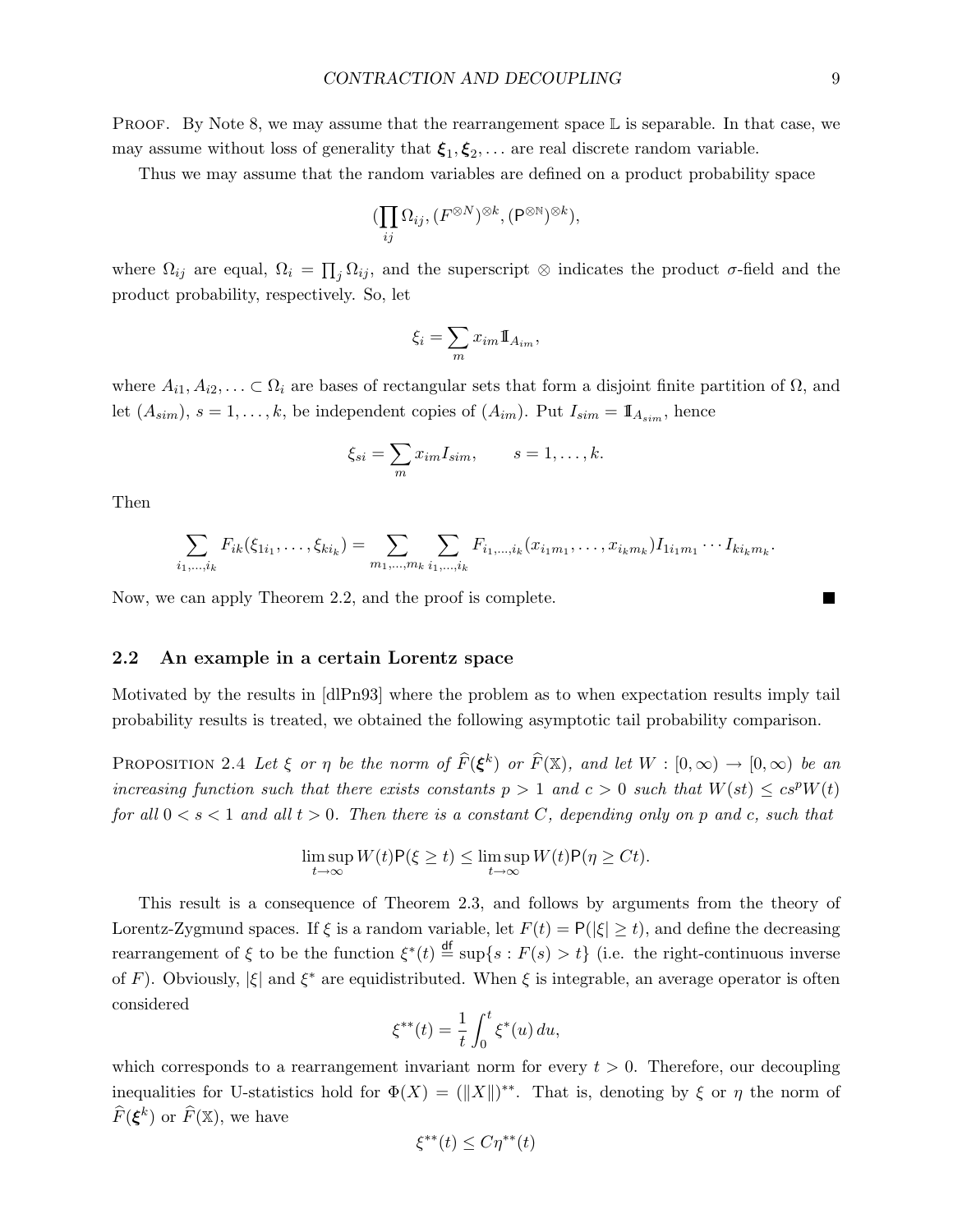for some constant  $C > 0$ .

Now consider the Lorentz-Zygmund space defined by the quasi-norm  $|||f||| = \sup_x w(x) \xi^*(x)$ , where  $w : [0,1] \to [0,\infty)$  is an increasing function. Note that  $|||f||| \leq 1$  if and only if  $\sup_t W(t)P(|f| \geq$ t)  $\leq 1$ , where  $w(t) = \frac{1}{W^{-1}(1/t)}$ . If W satisfies the relation given in Proposition 2.4, then for some constant c, the function w satisfies the relation  $w(x) \leq ca^{-1/p}w(xa)$  for  $a \leq 1$ . Then it is possible to show that  $|||f||| \le |||f^{**}||| \le C|||f|||$ . Indeed, the first inequality is obvious, and for the second:

$$
w(x)f^{**}(x) = w(x)\int_0^1 f^*(xa) \, da \le c \int_0^1 a^{-1/p} w(xa) f^*(xa) \, da \le \frac{cp}{p-1} |||f|||.
$$

Thus, to show Proposition 2.4, let  $F(t) = P(\xi \ge t)$  and  $G(t) = P(\eta \ge t)$ . Then

$$
\sup_{t} W(t)F(t) \le \sup_{t} W(t)G(Ct).
$$

If we now set  $w(x) = 0$ , for  $x \ge x_0$ , the same argument applies, and letting  $x_0 \to \infty$ , we obtain

$$
\limsup_{t \to \infty} W(t)F(t) \le \limsup_{t \to \infty} W(t)G(Ct).
$$

## 3 A discourse on probability tails

#### 3.1 L <sup>*p*</sup>-estimates imply tail estimates

### 3.1.1 Auxiliary results

The following result can be found in [AMS92].

LEMMA 3.1 Let  $\{X; X_i\}$  be a sequence of positive i.i.d. random variables. Then, for all positive integers n, all  $\alpha > 0$  and all  $0 \le \theta \le n$ 

$$
P(X \ge \alpha) \ge \frac{\theta}{n} \qquad \Rightarrow \qquad P(\sup_{1 \le i \le n} X_i \ge \alpha) \ge \frac{\theta}{1+\theta},
$$
  

$$
P(X \ge \alpha) \le \frac{\theta}{n} \qquad \Rightarrow \qquad P(\sup_{1 \le i \le n} X_i \ge \alpha) \le \theta.
$$

PROOF. To show the first inequality, observe first that for  $\theta > 0$ ,

$$
(1 - \frac{\theta}{n})^n \le \frac{1}{(1 + \theta)}.
$$

Hence, by independence assumption,

$$
P(\sup_j X_j \ge \alpha) = 1 - P(\sup_j X_j < \alpha)
$$
\n
$$
= 1 - \prod_{j=1}^n P(X_j < \alpha)r
$$
\n
$$
\ge 1 - (1 - \frac{\theta}{n})^n \ge 1 - \frac{1}{(1 + \theta)} = \frac{\theta}{(1 + \theta)}
$$

.

The second inequality is easy: from the imposed condition, one gets

$$
\mathsf{P}(\sup_{1\leq j\leq n}X_j\geq\alpha)\leq\sum_{i=1}^n\mathsf{P}(X_i\geq\alpha)\leq\theta.
$$

The proof is completed.

The following result can be found in [LT91, Chap. 4].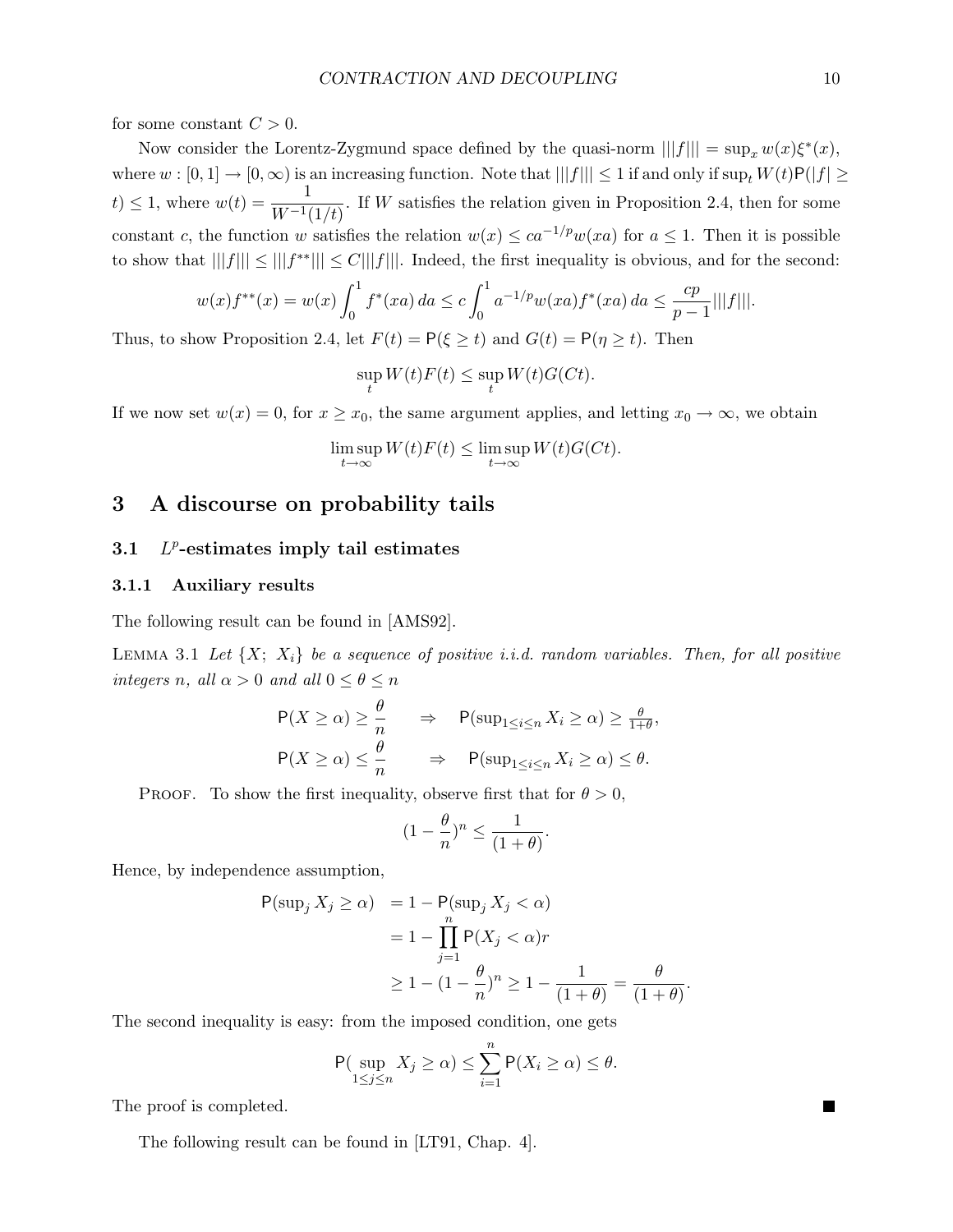LEMMA 3.2 Consider a positive random variable Z such that  $||Z||_q \leq C||Z||_p$  for  $q > p > 0$ . Then,

$$
\mathsf{P}(Z>t) \leq (2C^p)^{\frac{q}{p-q}} \qquad \Rightarrow \qquad \|Z\|_p \leq 2^{1/p} t \quad \text{and} \quad \|Z\|_q \leq 2^{1/p} Ct.
$$

Putting together Lemmas 3.1 and 3.2 we get the following.

LEMMA 3.3 Let  $\{X; X_i\}$  be a sequence of positive i.i.d. random variables. Assume that there exists a constant c such that for  $0 < p < q < \infty$ 

$$
\|\sup_{1\leq i\leq n} \|X_i\|\|_q \leq c \|\sup_{1\leq i\leq n} \|X_i\|\|_p.
$$

Then, letting  $\theta = (2c^p)^{\frac{q}{p-q}}$ ,

$$
\mathsf{P}(X \ge t) \le \frac{\theta}{n} \quad \Rightarrow \quad \|\sup_{1 \le i \le n} X\|_p \le 2^{\frac{1}{p}} t.
$$

For later reference, we also include the next lemma.

LEMMA 3.4 Let  $\{X; X_i\}$  be a sequence of positive i.i.d. random variables. Then,

$$
\|\sup_{1\leq i\leq n} X_i\|_p \leq t \quad \Rightarrow \quad \mathsf{P}(X \geq 2^{\frac{1}{p}}t) \leq \frac{1}{n}.
$$

PROOF. Use Chebychev's inequality and Lemma 3.1 with  $\theta = 1$ .

### 3.1.2 Main result

Now we are ready to prove an extension of a result from [AMS92] that deals with strict tail probability comparisons for pairs of random variables.

THEOREM 3.5 Let  $(X, X_i)$  and  $(Y, Y_i)$  be sequences of positive i.i.d. random variables. For some  $0 < p < q$  and all positive integers n assume that

(3.1) 
$$
\|\sup_{1\leq i\leq n} X_i\|_q \leq c_1 \|\sup_{1\leq i\leq n} X_i\|_p,
$$

and

$$
\|\sup_{1\leq i\leq n} Y_i\|_p \leq c_2 \|\sup_{1\leq i\leq n} X_i\|_p.
$$

Then there exists  $c_3$ , depending only on p, q,  $c_1$  and  $c_2$  such that for all  $t \geq 0$ 

$$
\mathsf{P}(Y \ge c_3 t) \le c_3 \mathsf{P}(X \ge t).
$$

PROOF. Given an arbitrary  $\alpha = \alpha_1 > 0$  with

$$
P(Y \ge \alpha_1) > 0,
$$

choose  $\mu$  to be the smallest positive integer satisfying

(3.3) 
$$
\frac{1}{2\mu} \le P(Y \ge \alpha_1) \le \frac{1}{\mu}.
$$

ш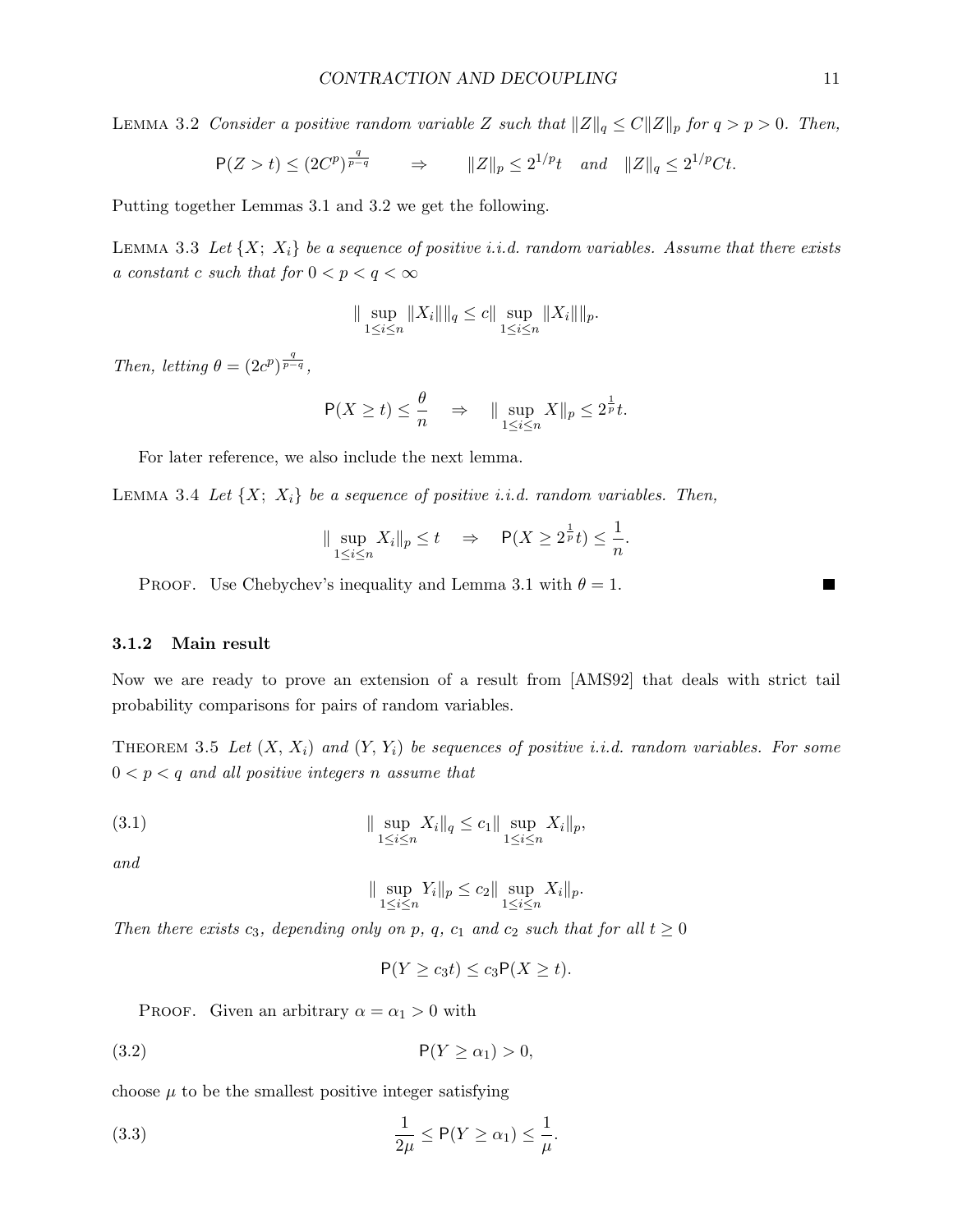¿From Lemma 3.1 it follows that

$$
\mathsf{P}(\sup_{1\leq j\leq\mu}Y_j\geq\alpha_1)\geq\frac{1}{3}.
$$

Hence, by Chebychev's inequality,

$$
\frac{1}{\alpha_1^p} \|\sup_{1\leq j\leq \mu} Y_j\|_p^p \geq \frac{1}{3},
$$

which, by assumptions, yields

$$
\frac{c_2^p}{\alpha_1^p} \|\sup_{1 \le j \le \mu} X_j\|_p^p \ge \frac{1}{3},
$$

and, consequently, for any  $\alpha_2 > 0$ ,

$$
\frac{1}{\alpha_2^p} \|\sup_{1\leq j\leq \mu} X_j\|_p^p \geq \frac{\alpha_1^p}{3\alpha_2^p c_2^p}.
$$

In particular, if  $\alpha_2^p = \frac{\alpha_1^p}{6c_2^p}$ , we get from the latter inequality that

$$
\frac{1}{\alpha_2^p} \|\sup_{1\leq j\leq \mu} X_j\|_p^p \geq 2.
$$

Now, Lemma 2.3 implies that

$$
\mathsf{P}(X \ge \frac{\alpha_1}{(6^{\frac{1}{p}}c_2)}) = \mathsf{P}(X \ge \alpha_2) \ge (2c_1^p)^{\frac{q}{p-q}} \frac{1}{\mu}.
$$

Finally, (3.3) gives,

(3.4) 
$$
\mathsf{P}(X \geq \frac{\alpha_1}{(6^{\frac{1}{p}}c_2)}) \geq (2c_1^p)^{\frac{q}{p-q}} \mathsf{P}(Y \geq \alpha_1).
$$

Note that (3.4) holds for all  $\alpha_1$  for which (3.2) holds. For any other  $\alpha_1 > 0$ , (3.4) holds trivially.

### 3.1.3 Contraction for multipliers

Condition (3.1) yields an example of a class of random variables with the so called Marcinkiewicz-Paley-Zygmund property (MPZ in short). The concept was studied in [KS88], and can be traced back to [PZ32] and [MZ37]. A family  $\mathcal{Z} \in L_+^q$  of random variables is said to be in the class  $MPZ(q)$ (in short: have MPZ), if one of the following equivalent conditions is satisfied:

(3.5) 
$$
\exists p < q \text{ (equivalently, } \forall q \leq p \text{)} \quad m_{q,p} \stackrel{\text{df}}{=} \sup_{Z \in \mathcal{Z}} \frac{\|Z\|_q}{\|Z\|_p} < \infty
$$

(3.6) 
$$
\exists \delta > 0 \quad \inf_{Z \in \mathcal{Z}} P(Z > \delta ||Z||_q) > \delta
$$

That is, (3.1) involves  $\mathcal{Z} = \{ \sup_{1 \leq i \leq n} ||X_i|| : n \in \mathbb{N} \}$ . Also, in [KS88] it was shown that the space of diagonal-free random polynomials of finite degree, spanned by symmetric random variables with, so called, semi-regular distribution, has MPZ. A random variable  $\xi$  is said to have the semiregular distribution, if its tail  $G(t) = P(|\xi| > t)$  satisfies the relation,

$$
V(a) = \limsup_{t \to \infty} G(at)/G(t) < 1
$$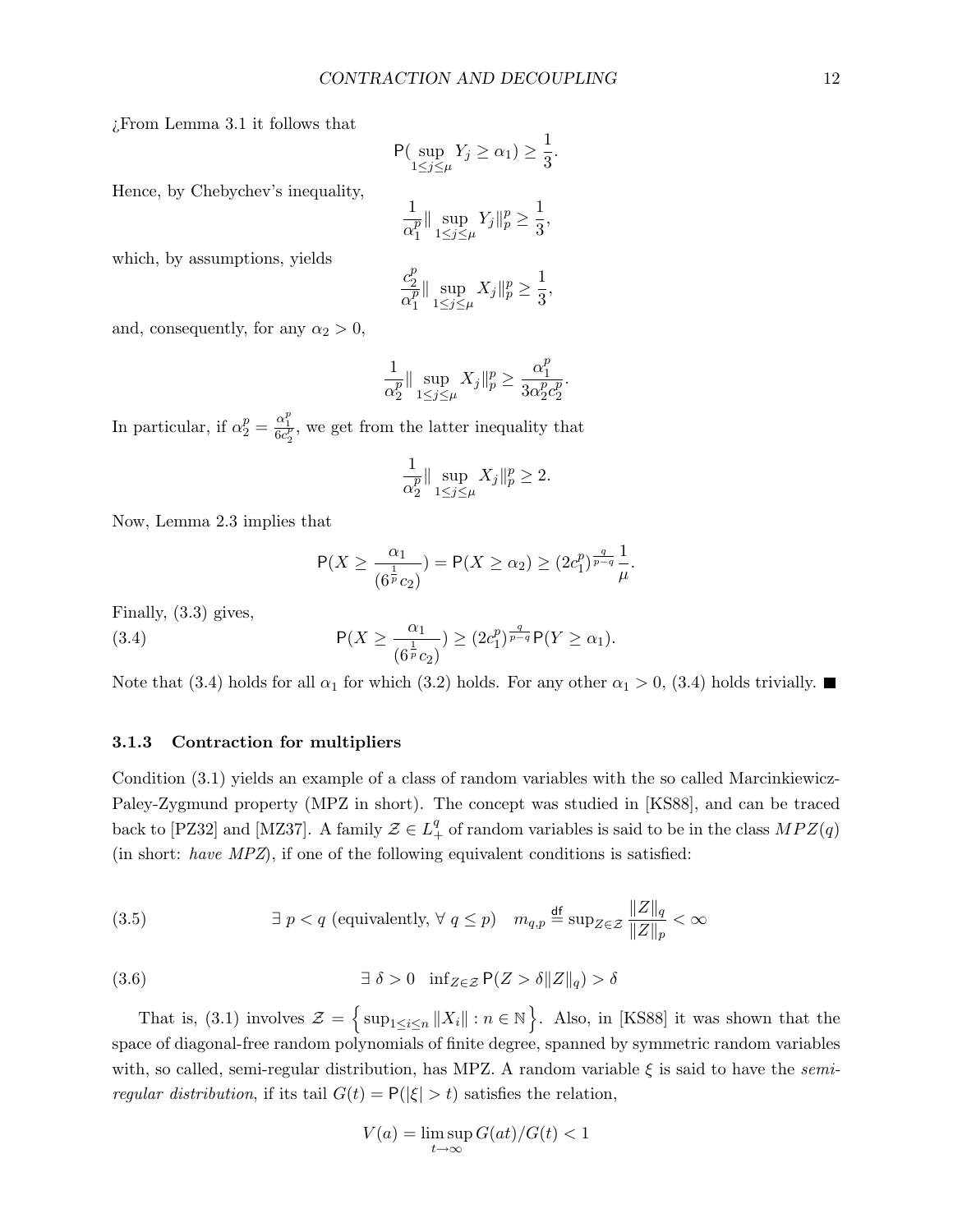for some (or all)  $a > 1$  (by convention,  $0/0 = 0$ ). For example, any bounded random variable has semi-regular distribution. In particular, (the norm of) any normed space-valued Rademacher polynomial of degree d has MPZ with the constant  $m_{qp} = [2(q-1)/(p-1)]^d$  ([KS88, Corollary  $2.7$ ]).

Now, the essence of Theorem 3.5 is that the continuity of a certain operator, once is fulfilled by means of  $L^p$ -norms, will be also fulfilled by means of probability tails. We will illustrate this concept by the following result.

THEOREM 3.6 Let  $f_{i_1,\dots,i_k}$  be a, finitely supported, diagonal-free array, taking values in a Banach space E. Let  $\xi = (\xi_1, \ldots)$  be a sequence of symmetric independent random variables.

(i) (**Contraction Inequality**) There is a constant  $c > 0$  such that

$$
\mathsf{P}(\|Q(f, (s\xi)^k)\| > ct) \le c \mathsf{P}(\|Q(f, \xi)\| > t), \qquad t > 0,
$$

where  $s\xi = (s_i\xi_i)$  and  $||s||_{\infty} = \sup_i |s_i| \leq 1$ .

(ii) (Maximal Inequality) There is a constant  $C > 0$  such that

$$
\mathsf{P}(\sup_{m_1,\ldots,m_k} \|T_{m_1,\ldots,m_k}Q(f,\xi^k)\| > Ct) \le C \mathsf{P}(\|Q(f,\xi^k)\| > t), \qquad t > 0,
$$

where

$$
T_{m_1,...,m_k}Q(f; \mathbb{X}) = \sum_{i_1 \leq m_1,...,i_k \leq m_k} f_{i_1,...,i_k} \xi_{1i_1} \cdots \xi_{ki_k}.
$$

PROOF. Let us first prove (i). In virtue of symmetry assumption and Fubini's theorem, it suffices to give the proof for the case when X is a matrix of Rademacher random variables. Let  $Q_1, \ldots, Q_n$ be independent copies of  $Q(f)$ . Then the vector  $(Q_1, \ldots, Q_n)$  is a Rademacher homogeneous polynomial of degree k taking values in  $\ell_n^{\infty}(\mathbb{E})$ . Similarly, let  $R_1, \ldots, R_n$  be independent copies of  $Q(f, s\xi)$ . ¿From the contraction principle for  $L^p$ -norms, which may be found in [KS88, Remark 2.9] (essentially, it is due to [Kwa87]), it follows that for all  $p \ge 1$ 

$$
\| \| (R_1, \ldots, R_n) \|_{\ell^\infty_n(\mathbb{E})} \|_p \le c \| \| (Q_1, \ldots, Q_n) \|_{\ell^\infty_n(\mathbb{E})} \|_p.
$$

¿From the observation that  $\|(Q_1, \ldots, Q_n)\|_{\ell^\infty_n(\mathbb{E})} = \sup_{1 \leq i \leq n} \|Q_i\|_{\mathbb{E}}$ , and using the fact that Rademacher polynomials are MPZ, and also citing Theorem 3.6 above, the result follows.

The proof of part (ii) is the same, using the corresponding result for  $L^p$ -norms of polynomials for the Rademacher random variables, which follows easily from [MT86a] and Lévy's inequality.

REMARK 1 In fact, Theorem 3.6 is also valid for the sign randomized U-Statistics as in equation (2.5). The proof is identical.

THEOREM 3.7 [Comparison Inequality] Let  $(f_{i_1,...,i_k})$  be a diagonal-free, finitely supported, diagonal free array. Let  $\xi = (\xi_i)$  and  $\eta = (\eta_i)$  be sequences of symmetric independent random variables. such that, for some constant  $A > 0$ ,

$$
\mathsf{P}(|\xi_i| > t) \le A \mathsf{P}(|\eta_i| > t), \qquad t > 0, \ i \in \mathbb{N}.
$$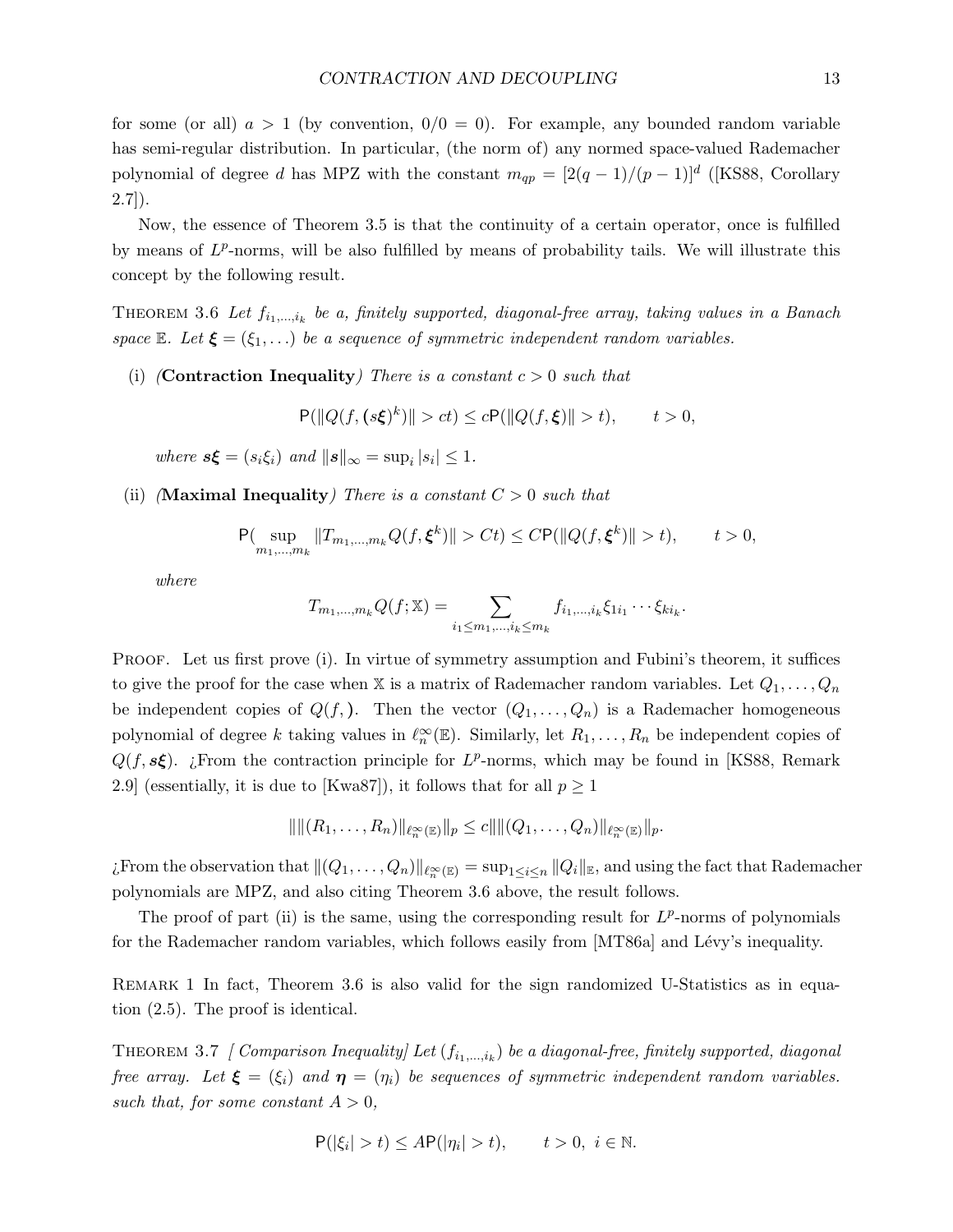Then, for some constant  $K = K(c, d, A)$ ,

$$
\mathsf{P}(\|Q(f, \xi^k)\| > t) \leq K \mathsf{P}(K \|Q(f, \eta^k)\| > t), \qquad t > 0.
$$

PROOF. We have

$$
Q(f, \xi^k) \stackrel{\mathcal{D}}{=} Q(f, (\varepsilon|\xi|)^k),
$$

and

$$
Q(f, \eta^k) \stackrel{\mathcal{D}}{=} Q(f, (\varepsilon|\eta|)^k),
$$

where  $\varepsilon$  is a Rademacher sequence independent of  $\xi$  and  $\eta$ .

If  $A = 1$ , then we may replace each  $|\xi_i|$  and  $|\eta_i|$  by their decreasing rearrangements  $|\xi_i|^*$  and  $|\eta_i|^*$ , respectively. The assumption yields  $|\xi_i|^* \leq |\eta_i|^*$  a.s. Hence, by Theorem 3.6(i), the inequality follows.

Let  $A > 1$ . Then there exist a sequence  $\alpha = (\alpha_i)$  of i.i.d. random variables, independent of  $\xi$ , such that  $P(\alpha_i = 1) = 1/K$ ,  $P(\alpha_i = 0) = 1 - 1/K$ , so that  $P(\alpha_i | \xi_i) > t$  =  $P(|\xi_i| > t)/K$ . Therefore, by the first part of the proof,

$$
c\mathsf{P}(\|Q(f,(\varepsilon\alpha|\xi))^k)\| > t) \leq \mathsf{P}(K\|Q(f,(\varepsilon|\eta))^k)\| > t), \qquad t > 0.
$$

Conditioning on  $\xi$ , it remains to prove that, for every polynomial  $Q$ , and every diagonal free array  $f_{i_1,...,i_k},$ 

(3.7) 
$$
\mathsf{P}(\|Q(f,\varepsilon^k)\| > mt) \le m\mathsf{P}(\|Q(f,(\varepsilon\alpha)^k)\| > t)
$$

for some constant  $m = m_k$ . Let  $\beta = \varepsilon \alpha$ . Then it is clear that  $\beta$  is semiregular, as defined earlier, and hence homogeneous random polynomials of degree k over  $\beta$  have MPZ. Furthermore, the comparison inequality is true for  $L^p$  for  $p \ge 1$  (see, for example, [KS88, Theorem 2.13]) Hence arguing as in the proof of Theorem 3.6, we obtain (3.7).

### 3.2 Decoupling for tails

In order to prove any tail inequality of the type  $P(\xi > t) \leq K P(\eta > t)$ , where  $\xi, \eta$  are real random variables, it is enough to prove it for an arbitrarily chosen conditional probability

$$
P[\xi > t | \mathcal{G}] \leq K P[\eta > t | \mathcal{G}].
$$

This observation was used in proving the inequality [KW92, (6.9.5)]. Denote by G the  $\sigma$ -field spanned by all random variables of the form  $\sum_{j=1}^{i} h(\xi_j)$  (in other words, by the random point measure

$$
\sum_{j=1}^i \delta_{\pmb{\xi}_j}
$$

on  $(\mathbb{R}^N)^k$  (cf. [KW92, p. 182]). Then  $(\xi_1,\ldots,\xi_k)$  is concentrated on a finite permutation invariant subset of  $(\mathbb{R}^N)^k$ . Now, (2.1) can be rewritten, as follows (recall the notation, preceding (2.1)).

(3.8) 
$$
\mathsf{E}[Q(f, \xi_{j_1}, \ldots, \xi_{j_k}) | \mathcal{G}] = k^{-k} Q(f, (\xi_1 + \ldots + \xi_k)^k),
$$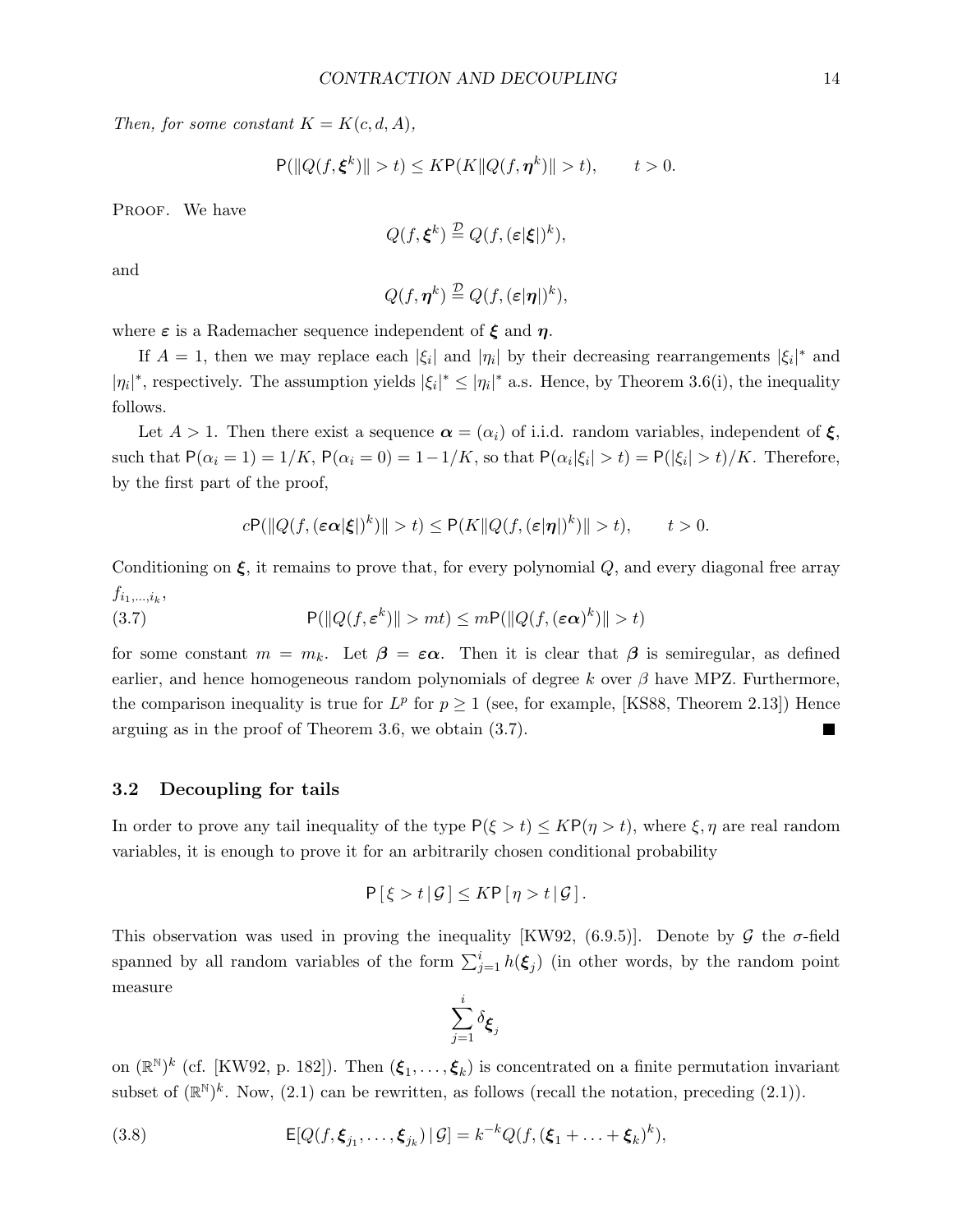THEOREM 3.8 Let  $f, \xi, \xi_1, \ldots, \xi_k$  be as in Theorem 2.1 (but we do not assume integrability).

(A") Let  $\xi, \xi_1, \xi_2, \ldots$  be independent and symmetric. Then, there exists a constant A", depending only on k, such that, for all  $t \geq 0$ ,

$$
P(||Q(f, \xi^k)||) \ge A''t) \le A''P(||Q(f, \xi_1, ..., \xi_k)|| \ge t).
$$

(B'') Let  $\xi, \xi_1, \ldots, \xi_k$  be interchangeable. Then, there exists some constant B'', depending only on k, such that, for all  $t \geq 0$ ,

$$
\mathsf{P}(\|\widehat{Q}(f,\xi_1,\ldots,\xi_k)\| \geq B''t) \leq B''\mathsf{P}(\|Q(f,\xi^k)\| \geq t).
$$

PROOF.

(A''): By symmetry, using Theorem 3.6.(ii), with  $\eta = \xi_1 + \ldots + \xi_k$  and  $A = k$ , we obtain that

$$
P(Q(f, \xi^k) \| \ge tK) \le K P[k^k Q(f, (\xi_1 + \dots + \xi_k)^k)] \ge tK)
$$

By (3.8), and inequality [KW92, (6.9.5)], the latter quantity can be estimated from below by

$$
c_k K \mathsf{P}(k^{2k} k^k Q(f, \boldsymbol{\xi}_1, \dots, \boldsymbol{\xi}_k) \| \geq t),
$$

which completes the proof of  $(A'')$ .

 $(B'')$ : By the Mazur-Orlicz polarization formula  $(1.2)$ , and  $(2.1)$ , we obtain the following estimates

$$
\begin{aligned} \mathsf{P}(\|\widehat{Q}(f,\xi_1,\ldots,\xi_k)\| \geq t) &= \mathsf{P}(\|\frac{1}{k!}Q(f,\sum_{i=1}^k(-1)^{k-|\delta|}(\delta_1\xi_1+\ldots+\delta_k\xi_k)^k)\| \geq t) \\ &\leq \sum_{\delta} \mathsf{P}(2^k\|\frac{1}{k!}Q(f,(\delta_1\xi_1+\ldots+\delta_k\xi_k)^k)\| \geq t) \\ &= \sum_{i=0}^k \binom{k}{i} \mathsf{P}(2^k\|\frac{1}{k!}Q(f,(\xi_1+\ldots+\xi_i)^k)\| \geq t). \end{aligned}
$$

By (3.8), with  $j_1 = \ldots = j_k$ , and the inequality [KW92, (6.9.5)], we estimate the above expression from above by

$$
c_k^{-1} \sum_{i=0}^k {k \choose i} \|\mathbf{P}(\frac{(2i)^k}{k!} Q(f, \xi_1^k) \| \le t)
$$
  

$$
\le c_k^{-1} 2^k \mathbf{P}(\frac{(2k)^k}{k!} \| Q(f, \xi_1^k) \| \ge t),
$$

which completes the proof.

REMARK 2 While the symmetry assumption is irrelevant in condition  $(B'')$  (or in  $(B)$ , before), the symmetrization procedure used in the proof of  $(A)$  fails. The reason is, that we use the conditioning on  $\mathcal{G}$ , which destroys the independence, which is essential in applications of  $(2.3)$ .

 $\blacksquare$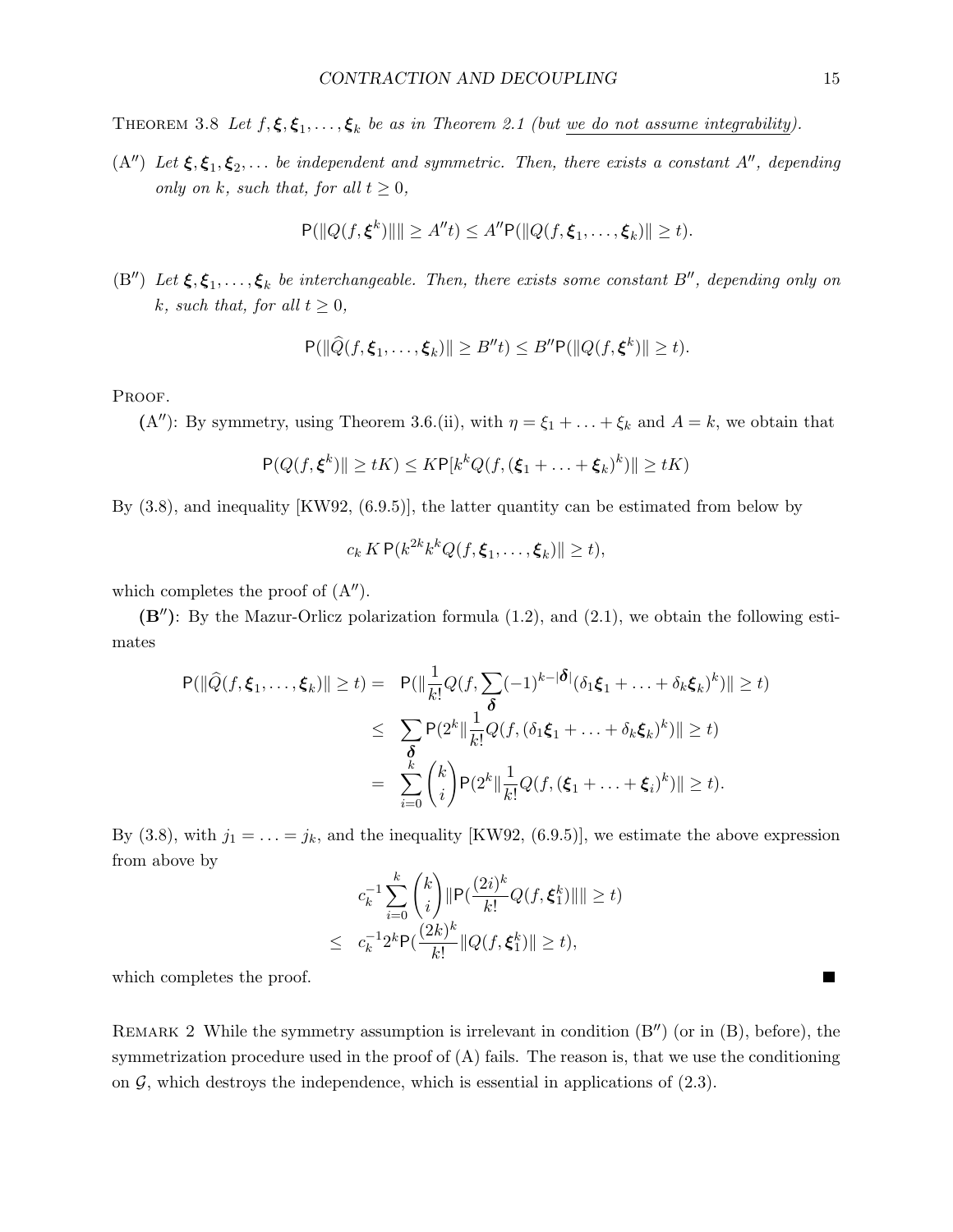## 4 Notes

- 1. The inverse estimate in (2.3) is not true, in general, even if  $k = 1$ . For example, let  $\xi_1, \ldots, \xi_n$ be Bernoulli random variables with  $p = P(\xi_1 = 1) = 1/2$ , and  $f(i) = 1$ . Then  $\mathbb{E}|\mathcal{f}\overline{\xi}|^2 = n/4$ and  $E|f\xi|^2 = (n+n^2)/4$ .
- 2. The symmetry of functions f is essential in Theorem 2.1.(B) and its analogs, as was pointed out in [MT87]. The Bourgain's counterexample, given there, involves  $\mathbb{E} = \ell^2 \otimes \ell^2$  endowed with the projective norm  $\|\boldsymbol{a}\| = \inf \left\{ \sum_{i,j} \|a_i^1\| \cdot \|a_j^2\| : \boldsymbol{a} = \sum_{i,j} a_i^1 \otimes a_j^2 \right\}$ , Rademacher chaoses, and tetrahedral functions f. However, the inequalities (B) of both Theorems 2.1 and 2.3 hold for tetrahedral Rademacher chaoses induced by  $\xi$  and  $X$  (with independent columns), whenever  $E$  is (a) a Banach lattices with no subspace isomorphic to  $c_0$ , or (b) a UMD-space.
- 3. The full analog of Theorem 2.1 is valid in locally convex spaces.
- 4. The decoupling results from Section 2 can be carried over to linear spaces over the field of complex numbers. To obtain similar results for Section 3 is more difficult. One approach is to show that if  $\varepsilon$  denotes a sequence of independent Rademacher random variables, and if  $\sigma$  denotes a sequence of independent Steinhaus random variables (that is,  $\sigma_i$  is uniformly distributed over the complex unit circle), then  $||Q(f; \varepsilon^k)|| \approx ||Q(f; \sigma^k)||$ . We omit the details of the development.
- 5. In the case when the tail decoupling holds, i.e., in Theorems 3.8,  $2.3($ A $^{\prime\prime\prime}$ ) and (B $^{\prime\prime\prime}$ ), we obtain the comparison of tightness. That is, for a family of functions  $\{f : f \in F\}$ , we have that, if one type of chaos  $\{Q_d(f) : f \in F\}$  is tight, so is the other,  $\left\{\widetilde{Q_d}(f) : f \in F\right\}$ , subject to restrictions listed in the above theorems. That remark also applies to functions  $f$  taking values in a locally convex space.
- 6. In the context discussed above, we immediately obtain the comparison of generalized Orlicz modulars, i.e., functionals of the form  $\Phi(\cdot) = \mathsf{E}\phi(\|\cdot\|)$ , where  $\phi$  is a nondecreasing function on the positive half-line,  $\phi(0) = 0$ .
- 7. Multiple stochastic integrals of deterministic multivariate functions (cf., e.g., [KS89]) can be seen as limits of multilinear random forms. Therefore if  $\xi, \xi_1, \xi_k$  are stochastic processes with independent increments, and the symbols  $\left\langle f\bm{\xi}_1\otimes\cdots\otimes\bm{\xi}_d\right\rangle$  and  $\left\langle f\bm{\xi}^{\otimes k}\right\rangle$  are understood as such integrals, then all decoupling inequalities carry over word-for-word.
- 8. Our decoupling inequalities involve a certain means of domination. Essentially, we show that the domination by means of  $L^p$ -norms yields the same for probability tails. The passing from one to another type of domination may be of an intrinsic interest. Recall the definition of  $f^{**}$ mentioned in Section 2.2. Let us note the following result, which can be applied in a wider context than ours.

Suppose that  $\xi$  and  $\eta$  are two given non-negative random variables, and define quantities  $c_1, \ldots, c_5$  below.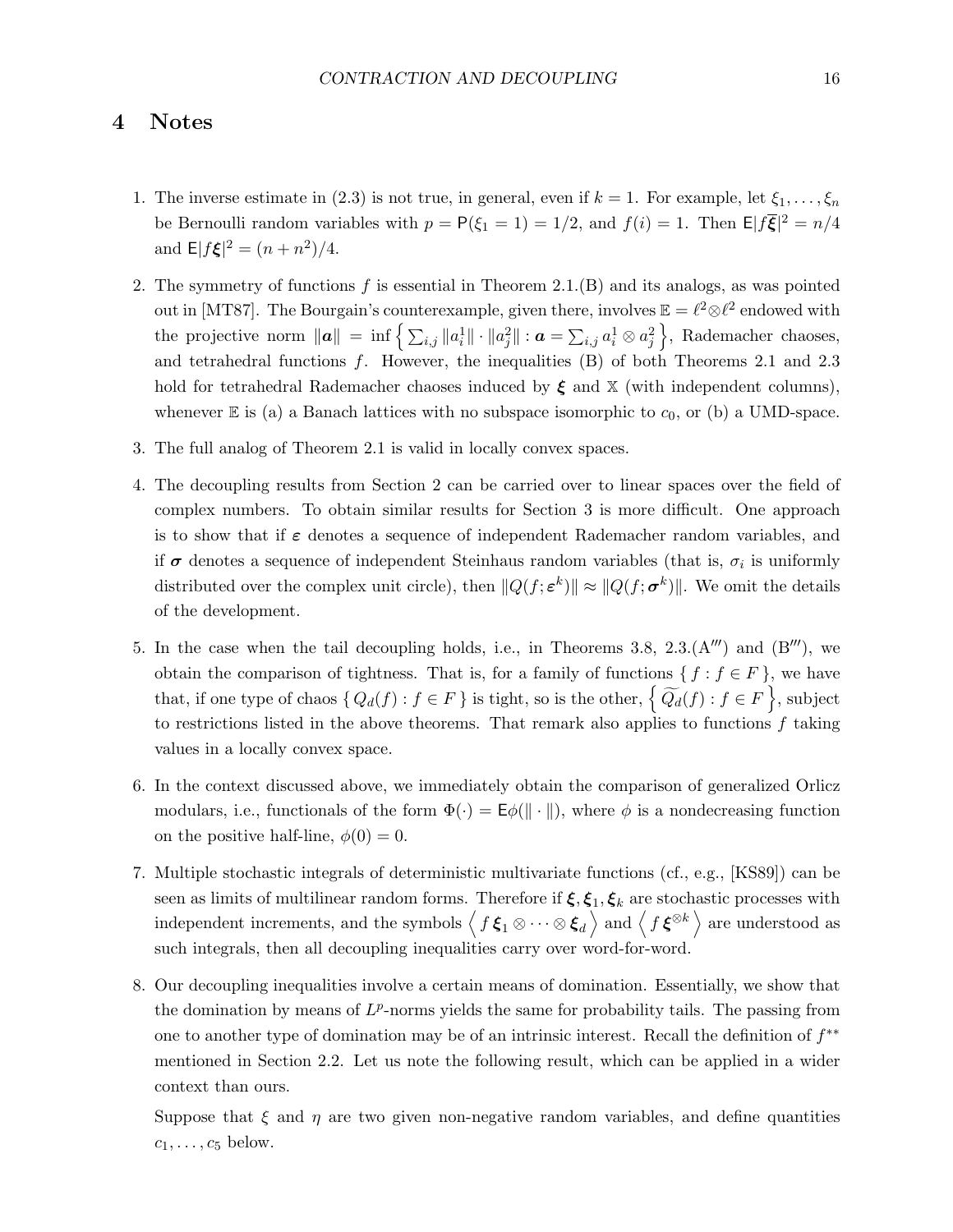- (i) Let  $c_1$  be the smallest constant such that for every Orlicz function,  $\|\xi\|_{\phi} \le c_1 \|\eta\|_{\phi}$ ;
- (ii) Let  $c_2$  be the smallest constant such that for all  $t > 0$ , if  $\phi_t(x) = (x 1)_+/t$ , then  $\|\xi\|_{\phi_t} \leq c_2 \|\eta\|_{\phi_t};$
- (iii) Let  $c_3$  be the smallest constant such that  $\xi^{**} \le c_3 \eta^{**}$ ;
- (iv) Let  $c_4$  be the smallest constant such that for every r.i. norm,  $||\xi|| \le c_4 ||\eta||$ ;
- (v) Let  $c_5$  be the smallest constant such that for every separable r.i. norm,  $\|\xi\| \le c_5\|\eta\|$ .

Then  $c_1 = c_2 \le c_3 = c_4 = c_5 \le 2c_1$ . Indeed, inequalities  $c_2 \le c_1 \le c_4$  and  $c_3 \le c_5 \le c_4$  are obvious. That  $c_1 \leq c_2$  follows immediately from the formula

$$
\phi(x) = \int_0^\infty \phi_t(x) \, d(\phi'(t)).
$$

That  $c_4 \leq c_3$  was proved in [LT79, Proposition 2.a.8]. That  $c_3 \leq 2c_2$  follows from the formula  $\|\xi\|_{\phi_t} \leq \xi^{**}(t) \leq 2 \|\xi\|_{\phi_t}$ . To show the left hand side, suppose that  $\xi^{**}(t) \leq 1$ . Then

$$
\int_0^t \xi^*(s) \, ds \le t.
$$

Thus we have that  $\xi^*(t) \leq 1$ , and hence

$$
\mathsf{E}\phi_t(\xi) = \frac{1}{t} \int_0^1 (\xi^*(s) - 1)_+ ds = \frac{1}{t} \int_0^t (\xi^*(s) - 1)_+ ds \le \frac{1}{t} \int_0^t \xi^*(s) ds \le 1.
$$

To show the right hand side, suppose that  $\|\xi\|_{\phi_t} \leq 1$ . Thus

$$
\int_0^{t_0} (\xi^*(s) - 1) \, ds \le t,
$$

where  $t_0 = P(\xi > 1)$ . If  $t_0 \geq t$ , then it follows that

$$
\int_0^t (\xi^*(s) - 1) ds \le t,
$$

from whence it follows that

$$
\int_0^t \xi^*(s) \, ds \le 2t.
$$

If  $t_0 < t$ , then

$$
\int_0^t \xi^*(s) ds = \int_0^{t_0} (\xi^*(s) - 1) ds + \int_0^{t_0} ds + \int_{t_0}^t \xi^*(s) ds \le 2t,
$$

because  $\xi^*(s) \leq 1$  if  $s > t_0$ .

9. A decoupling principle for multivalued functions (proved in [dlPn92]) also follows from our basic decoupling inequalities. Suppose that  $F(\cdot,\xi)$  is a countably multivalued function, i.e., a countable family of functions  $\mathcal{F}_{i}$  is associated with each  $i$ . In equivalent terms, one may think of a decision function  $\tau : D \times \mathbb{N}^k \to \prod_{i \in \mathbb{N}^k} \mathcal{F}_i$  (*D* is countable). Then the statements of Theorem 2.3 hold uniformly with respect to  $\tau$ , that is, the norm  $||F(\cdot)||$  is replaced by  $\sup_{\tau} \sup_{d} ||\tau(d, \cdot)(\cdot)||$ . The theorem follows for a finite collection of decision functions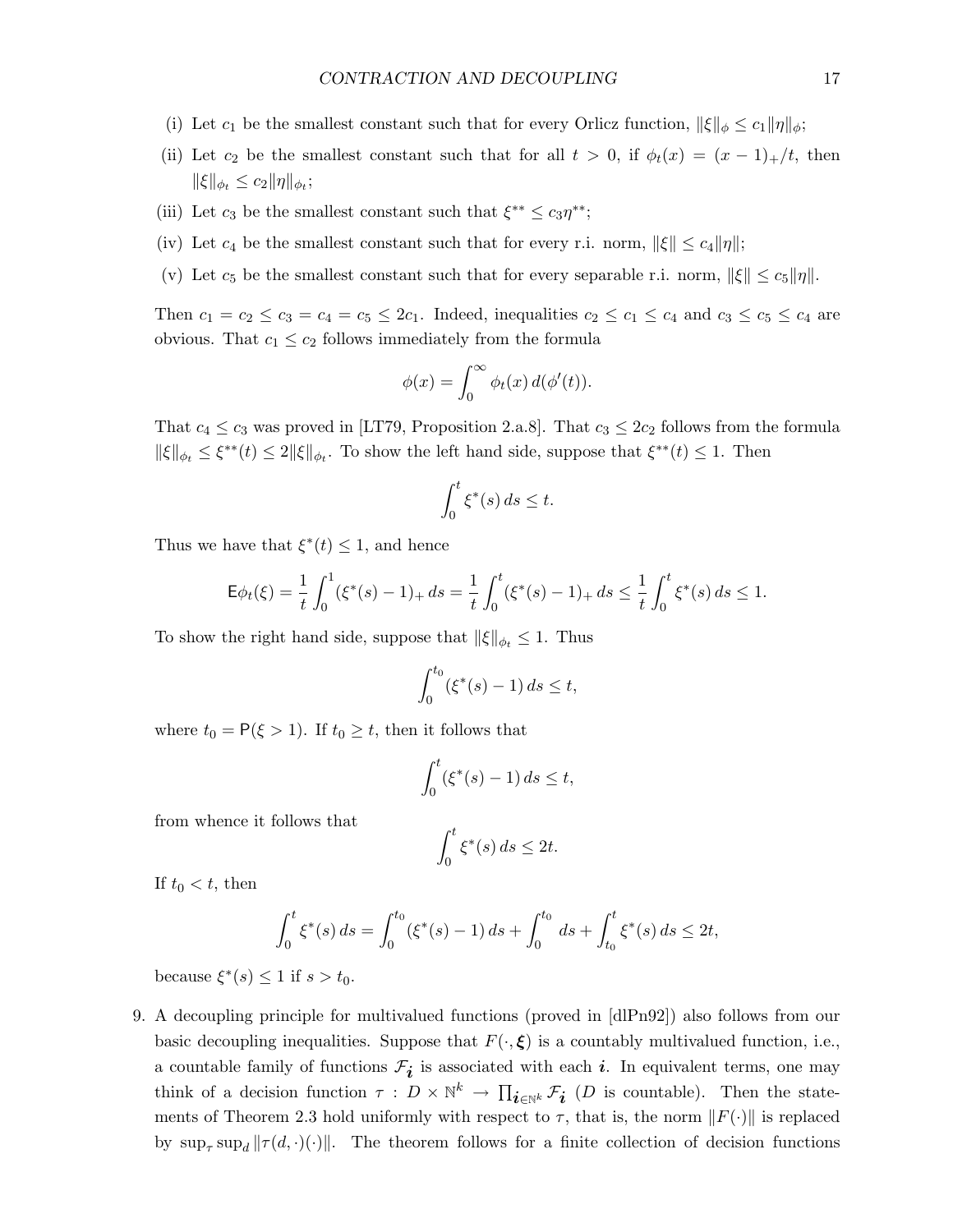$\{\tau_1,\ldots,\tau_n\}$ , since this means the replacement of the underlying Banach space E by another Banach space  $\ell_n^{\infty}(\mathbb{E})$ . In the full statement we need the banach lattice  $\mathbb{L}(\ell^{\infty})$  to satisfy the property "sup<sub>n</sub>  $||x_n|| = ||\sup_n x_n||$ , for an increasing sequence of nonnegative vectors". In view of the preceding note, we may choose a family of Orlicz spaces, and the required property holds.

Other sequential functionals on  $\mathbb{R}^D$ , e.g.  $\ell^p$ , Orlicz  $\ell^{\psi}$ , etc., yield numerous variations of Theorem 2.3.

Remark 3 This paper represents the combination of the papers [dlPnMS92] and [Szu92]

## References

- [AMS92] N.H. Asmar and S.J. Montgomery-Smith. On the distribution of Sidon series. Arkiv  $f\ddot{o}r Mat., 31:13-26, 1993.$
- [Bur86] D.L. Burkholder. Martingales and Fourier analysis in Banach space, Lecture Notes in Math. 1206, 61–108. Springer Vg., C.I.M.E. Lectures, Varenna, Italy, 1985, 1986.
- [DA87] A. De Acosta. A decoupling inequality for multilinear forms of stable vectors. *Probab.* Math. Statist., 8:71–76, 1987.
- [dlPn92] V.H. de la Peña. Decoupling and Khintchine's inequalities for U-statistics. Ann. Probab., 20:1877–1892, 1992.
- [dlPn93] V.H. de la Peña. Inequalities for tails of adapted process with an application to Wald's Lemma. J. Theoretical Prob., 6: , 1993.
- [dlPn94] V.H. de la Peña. A bound on the moment generating function of a sum of dependent variables with an application to simple random sampling without replacement. to appear in Ann. Inst. Henri Poincaré, 1994.
- [dlPnMS92] V.H. de la Peña and S.J. Montgomery-Smith. Decoupling inequalities for tail probabilities of multilinear forms in symmetric and hypercontractive variables. Preprint, 1992.
- [Doo53] Doob, J. (1953). Stochastic Processes. Wiley, New York-London-Sydney.
- [Hit88] P. Hitczenko. Comparison of moments for tangent sequences of random variables. Probab. Theory Related Fields, 78:223–230, 1988.
- [KS88] W. Krakowiak and J. Szulga. Hypercontraction principle and random multilinear forms in Banach spaces. Probab. Theory Related Fields, 77:325–342, 1988.
- [KS89] O. Kallenberg and J. Szulga. Multiple integration with respect to Poisson and Lévy processes. Probab. Theory Related Fields, 83:101–134, 1989.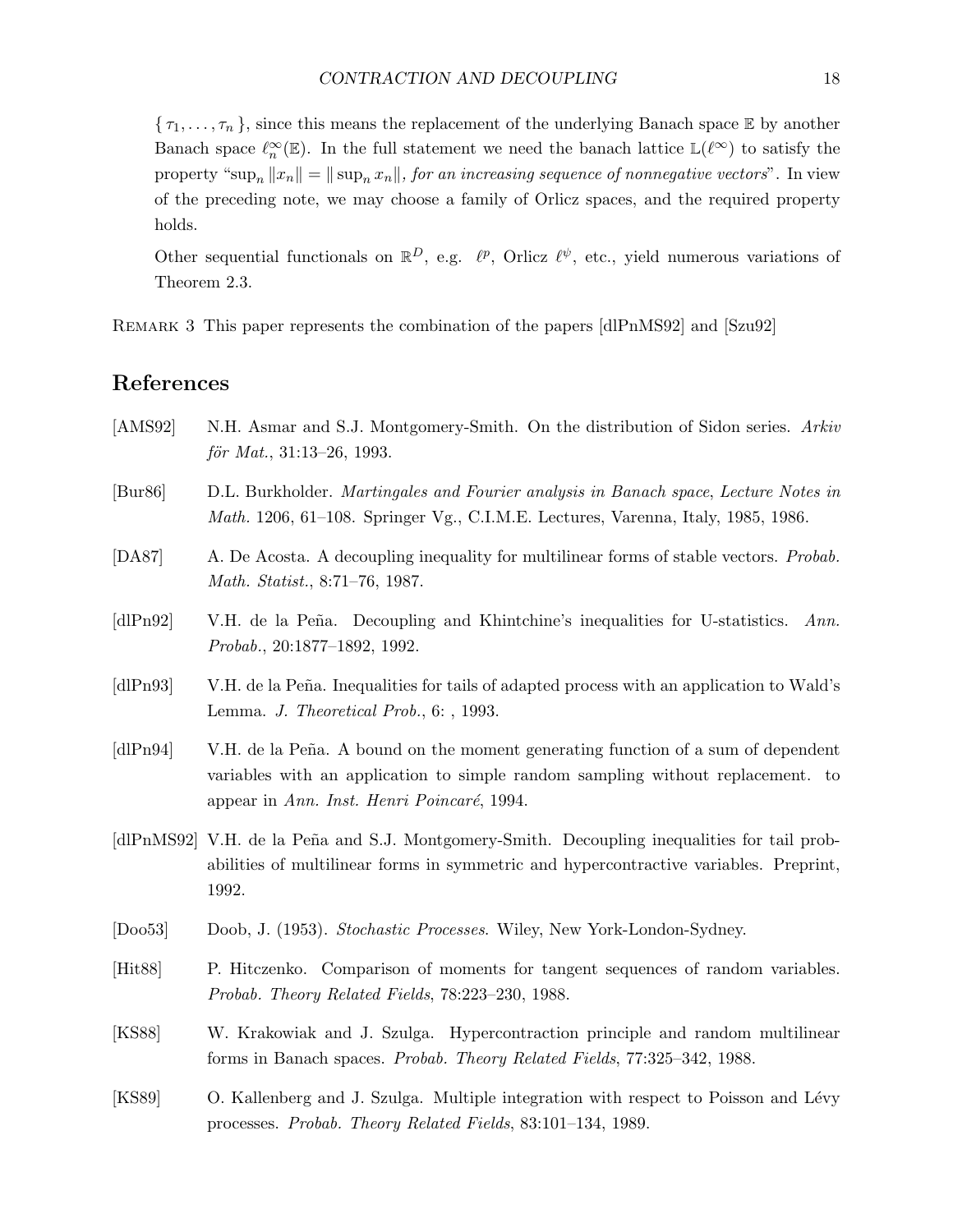| [KW87]       | S. Kwapień and W.A. Woyczyński. Double stochastic integrals, random quadratic<br>forms and random series in Orlicz spaces. Ann. Probab., 15:1072-1096, 1987.                                                      |
|--------------|-------------------------------------------------------------------------------------------------------------------------------------------------------------------------------------------------------------------|
| [KW92]       | S. Kwapień and W.A. Woyczyński.<br>Random series and stochastic integrals.<br>Bürkhauser, Boston, 1992.                                                                                                           |
| [Kwa87]      | S. Kwapień. Decoupling inequalities and polynomial chaos. Ann. Probab., 15:1062–<br>1071, 1987.                                                                                                                   |
| [LT79]       | J. Lindenstrauss and L. Tzafriri. Classical Banach spaces II. Function Spaces. Springer<br>Vg., 1979.                                                                                                             |
| [LT91]       | M. Ledoux and M. Talagrand. <i>Probability in Banach spaces</i> . Springer Vg., Berlin,<br>1991.                                                                                                                  |
| [ $MO35$ ]   | S. Mazur and W. Orlicz. Grundlegende Eigenschaften der polynomischen Operationen.<br>Studia Math., 5:50–68, 179–189, 1935.                                                                                        |
| [MT86a]      | T.R. Mcconnell and M.S. Taqqu. Decoupling inequalities for multilinear forms in<br>independent symmetric random variables. Ann. Probab., 14:943-954, 1986.                                                        |
| [MT86b]      | T. McConnell and M. Taqqu. Dyadic approximation of double integrals with respect<br>to symmetric stable processes. <i>Stochastic Processes and Appl.</i> , 22:323–331, 1986.                                      |
| [MT87]       | T.R. Mcconnell and M.S. Taqqu. Decoupling of Banach-valued multilinear forms in in-<br>dependent symmetric Banach-valued random variables. Probab. Theory Related Fields,<br>75:499-507, 1987.                    |
| [MZ37]       | J. Marcinkiewicz and A. Zygmund. Sur les fonctions independantes. Fund. Math.,<br>29:60-90, 1937.                                                                                                                 |
| [NP87]       | D. Nolan and D. Pollard.<br>U-processes: rates and convergence.<br>Annals of Stat.,<br>$15(2):780-799, 1987.$                                                                                                     |
| $[$ PZ32 $]$ | R.E.A.C. Paley and A. Zygmund. A note on analytic functions on the circle. <i>Proc.</i><br>Cambridge Phil. Soc., 28:266-272, 1932.                                                                                |
| [RST91]      | J. Rosiński, G. Samorodnitsky, and M.S. Taqqu. Sample path properties of stochastic<br>processes represented as multiple stable integrals. J. Multivariate Analysis, 37:115–<br>134, 1991.                        |
| [RW86]       | J. Rosiński and W.A. Woyczyński. On Itô stochastic integration with respect to p-<br>stable motion: Inner clock, integrability of sample paths, double and multiple integrals.<br>Ann. Probab., 14:271-286, 1986. |
| [Szu91]      | J. Szulga. Limit theorems for some randomized nonlinear functionals of empirical                                                                                                                                  |